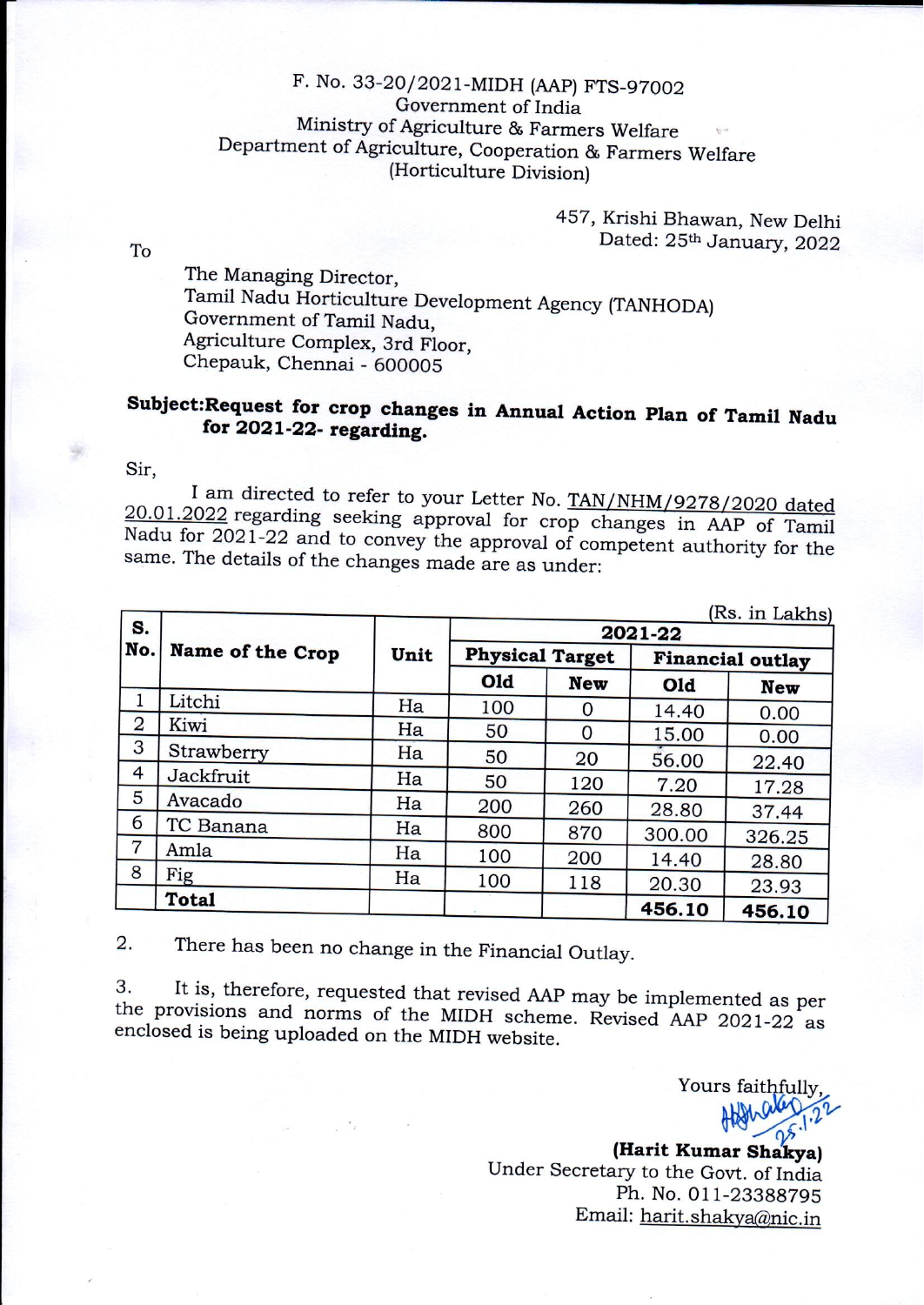|             |                                                  |                                       |                                                                                                                                                                                                                                                                                                                                                                                                               |                             | 16717.24       | 16607                             |                                     |               | 1667              |                                 |
|-------------|--------------------------------------------------|---------------------------------------|---------------------------------------------------------------------------------------------------------------------------------------------------------------------------------------------------------------------------------------------------------------------------------------------------------------------------------------------------------------------------------------------------------------|-----------------------------|----------------|-----------------------------------|-------------------------------------|---------------|-------------------|---------------------------------|
|             |                                                  |                                       | Annual Action Plan of Tamil Nadu, 2021-22                                                                                                                                                                                                                                                                                                                                                                     |                             |                |                                   |                                     |               |                   |                                 |
|             |                                                  |                                       | Action Plan 2021-22                                                                                                                                                                                                                                                                                                                                                                                           |                             |                |                                   |                                     |               |                   | (Rs. in Lakhs)                  |
|             |                                                  |                                       |                                                                                                                                                                                                                                                                                                                                                                                                               |                             |                | AAP 2021-22                       |                                     |               | <b>Spill Over</b> |                                 |
| S. No       | <b>Activity</b>                                  | <b>Maximum</b><br>permissible<br>cost | <b>Pattern of Assistance</b>                                                                                                                                                                                                                                                                                                                                                                                  | <b>Phy</b><br><b>Target</b> | Fin.<br>Outlay | <b>GOI</b><br><b>Share</b><br>60% | <b>State</b><br><b>Share</b><br>40% | Phy<br>Target | Fin.<br>Outlay    | <b>Remarks</b>                  |
| $\mathbf 1$ | $\overline{2}$                                   | 3                                     | 4                                                                                                                                                                                                                                                                                                                                                                                                             |                             | 6              | $\overline{7}$                    | 8                                   |               | 6                 |                                 |
|             | <b>Plantation Infrastructure and Development</b> |                                       |                                                                                                                                                                                                                                                                                                                                                                                                               |                             |                |                                   |                                     |               |                   |                                 |
|             |                                                  |                                       | <b>Production of planting material Public Sector</b>                                                                                                                                                                                                                                                                                                                                                          |                             |                |                                   |                                     |               |                   |                                 |
|             | Hi-tech nursery (1ha)                            |                                       |                                                                                                                                                                                                                                                                                                                                                                                                               |                             |                |                                   |                                     |               |                   |                                 |
|             | a) Public Sector                                 | Rs. 25.00 lakh/ha                     | 100% to public sector limited to Rs<br>100 lakh/unit and in case of private<br>sector, credit linked back-ended<br>subsidy @ 40% of cost, subject to a<br>maximum of Rs. 40 lakh/unit, for a<br>maximum of 4 ha. as project based<br>activity on prorata basis. Each<br>nursery will produce a minimum of                                                                                                     | 4                           | 100.00         | 60.00                             | 40.00                               |               |                   | 0.00 Project to be<br>submitted |
|             | <b>Small Nursery (1 ha)</b>                      |                                       |                                                                                                                                                                                                                                                                                                                                                                                                               |                             |                |                                   |                                     |               |                   |                                 |
|             | a) Public Sector                                 | Rs. 15 lakh/one<br>ha unit            | 100% to public sector and in case<br>of private sector, credit linked back-<br>ended subsidy @ 50% of cost,<br>subject to a maximum of Rs. 7.50<br>lakh/unit, as project based activity.<br>Each nursery will produce a<br>minimum of 25,000 numbers of<br>mandated perennial vegetatively<br>propagated fruit plants/tree<br>spices/plantation crops aromatic                                                | 4                           | 60.00          | 36.00                             | 24.00                               |               | 0.00              |                                 |
|             | b) Private Sector                                | Rs. 15 lakh/one<br>ha unit            | 100% to public sector and in case<br>of private sector, credit linked back-<br>ended subsidy of cost, subject to a<br>maximum of Rs. 7.50 lakh/unit, as<br>project based activity. Each<br>nursery will produce a minimum of<br>25,000 numbers of mandated<br>perennial vegetatively propagated<br>fruit plants/tree spices/plantation<br>crops per year, aromatic plants, duly<br>certified for its quality. |                             | 7.50           | 4.50                              | 3.00                                |               | 0.00              | do                              |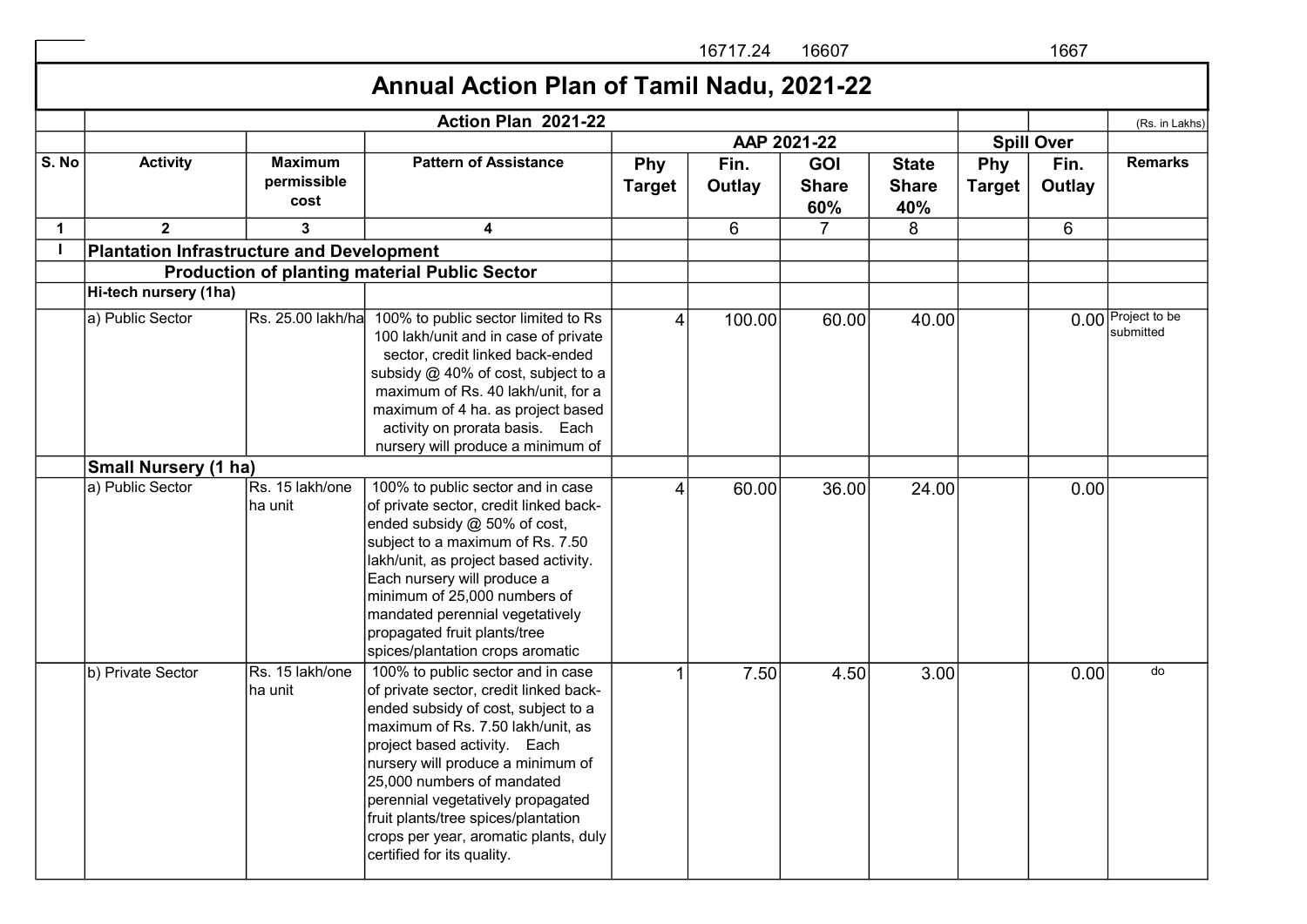|   | b) Private sector                                    | Rs. 104.00               | 40% of cost to <b>private sector</b>                                       |       | 0.00   | 0.00   | 0.00   |      | 0.00 |                            |
|---|------------------------------------------------------|--------------------------|----------------------------------------------------------------------------|-------|--------|--------|--------|------|------|----------------------------|
|   |                                                      | lakh/ha                  |                                                                            |       |        |        |        |      |      |                            |
|   |                                                      |                          | Upgrading nursery Infrastructure to meet acceditation norms (4 ha)         |       |        |        |        |      |      |                            |
|   | a) Public Sector                                     |                          | Up to Rs. 10.00 100% of Public Sector                                      | 3     | 30.00  | 18.00  | 12.00  |      |      |                            |
|   |                                                      | lakh/nursery of 4        |                                                                            |       |        |        |        |      |      |                            |
|   |                                                      | ha, on prorata<br> basis |                                                                            |       |        |        |        |      |      |                            |
|   | Setting up of new TC Units.                          |                          |                                                                            |       |        |        |        |      |      |                            |
|   | a) Public Sector                                     | Rs. 250.00 lakh          | 100% of cost to public sector                                              |       | 250.00 | 150.00 | 100.00 |      |      | Project to be              |
|   |                                                      |                          |                                                                            |       |        |        |        |      |      | submitted                  |
|   | b) Private sector                                    | Rs. 250.00 lakh          | 40% of cost to private sector                                              |       |        | 0.00   | 0.00   |      |      | Project to be<br>submitted |
|   | Seed production for vegetables and spices            |                          |                                                                            |       |        |        |        |      |      |                            |
|   | Open pollinated crops                                |                          |                                                                            |       |        |        |        |      |      |                            |
|   | a) Public Sector                                     | Rs. 35,000/ha            | 100% of cost, limited to 5 ha.                                             | 50    | 17.50  | 10.50  | 7.00   |      | 0.00 |                            |
|   |                                                      |                          | Output target of seed for each crop                                        |       |        |        |        |      |      |                            |
|   |                                                      |                          | will be fixed by the individual state.                                     |       |        |        |        |      |      |                            |
|   | <b>Seed infrastructure</b>                           |                          |                                                                            |       |        |        |        |      |      |                            |
|   | a) Public sector                                     | Rs. 200.00 lakh          | 100% of cost                                                               |       | 200.00 | 120.00 | 80.00  |      | 0.00 |                            |
|   | b) Private sector                                    | Rs. 200.00 lakh          | 50% of cost                                                                |       | 0.00   | 0.00   | 0.00   |      | 0.00 |                            |
|   | Sub-total Planting material                          |                          |                                                                            | 64.00 | 665.00 | 399.00 | 266.00 | 0.00 | 0.00 |                            |
| 2 | <b>Establishment of new gardens / Area Expansion</b> |                          |                                                                            |       |        |        |        |      |      |                            |
|   |                                                      |                          | Fruit crops other than cost intensive crops using normal                   |       |        |        |        |      |      |                            |
|   | <b>Fruits - Perennials</b>                           |                          |                                                                            |       |        |        |        |      |      |                            |
|   | (a) Cost intensive crops                             |                          |                                                                            |       |        |        |        |      |      |                            |
|   |                                                      |                          | Fruit crops like Grape, Kiwi, Passion fruit etc.                           |       |        |        |        |      |      |                            |
|   |                                                      |                          | a) Integrated package Rs. 4.00 lakh/ha. Maximum of Rs. 1.60 lakh/- per ha. |       | 0.00   | 0.00   | 0.00   |      | 0.00 |                            |
|   | with drip irrigation and                             |                          | $(40\% \text{ of cost})$ for meeting the                                   |       |        |        |        |      |      |                            |
|   | trellis.                                             |                          | expenditure on planting material and                                       |       |        |        |        |      |      |                            |
|   |                                                      |                          | cost of material for drip irrigation,                                      |       |        |        |        |      |      |                            |
|   |                                                      |                          | trellies and INM/IPM, in 3                                                 |       |        |        |        |      |      |                            |
|   |                                                      |                          | installments of 60:20:20 subject to                                        |       |        |        |        |      |      |                            |
|   |                                                      |                          | survival rate of 75% in 2 <sup>nd</sup> year and<br>90% in 3rd year)       |       |        |        |        |      |      |                            |
|   | <b>Dragon Fruit</b>                                  |                          |                                                                            | 100   | 96.00  | 57.60  | 38.40  |      |      |                            |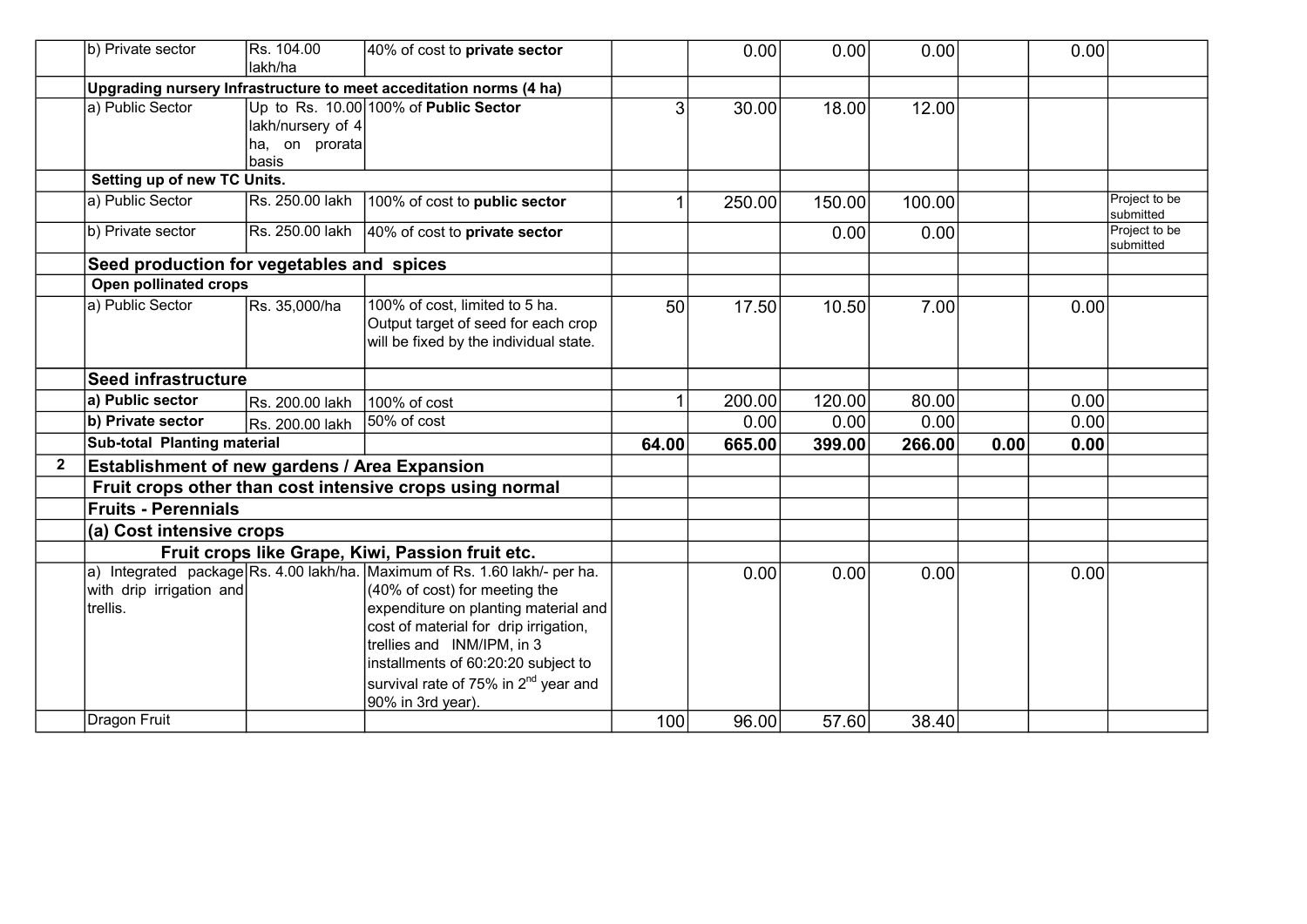| b) Without integration                            |                     | Rs. 1.25 lakh/ha Maximum of Rs. 0.50 lakh/ha (40%)<br>of cost) for meeting the expenditure<br>on planting material and cost of<br>INM/IPM in three installments of<br>60:20:20 subject to survival rate of<br>$75\%$ in 2 <sup>nd</sup> year and 90% in 3rd year.<br>For (a) and (b) above, in the case of<br>TSP areas, Andaman & Nicobar and<br>Lakshadweep Islands, assistance<br>will be @ 50% of cost. |            | 0.00     | 0.00     | 0.00  |           | 0.00           |  |
|---------------------------------------------------|---------------------|-------------------------------------------------------------------------------------------------------------------------------------------------------------------------------------------------------------------------------------------------------------------------------------------------------------------------------------------------------------------------------------------------------------|------------|----------|----------|-------|-----------|----------------|--|
| <b>Kiwi</b>                                       |                     |                                                                                                                                                                                                                                                                                                                                                                                                             |            | 0.00     | 0.00     | 0.00  |           |                |  |
| <b>Fig</b>                                        |                     |                                                                                                                                                                                                                                                                                                                                                                                                             | <b>118</b> | 23.93    | 14.36    | 9.57  |           |                |  |
| Sub total                                         |                     |                                                                                                                                                                                                                                                                                                                                                                                                             | 218        | 119.93   | 71.96    | 47.97 | $\Omega$  | $\overline{0}$ |  |
| <b>Maintenance without Integration</b>            |                     |                                                                                                                                                                                                                                                                                                                                                                                                             |            |          |          |       |           |                |  |
| 1st Year                                          |                     |                                                                                                                                                                                                                                                                                                                                                                                                             |            | 0.00     | 0.00     | 0.00  |           | 0.00           |  |
| 2nd Year                                          |                     |                                                                                                                                                                                                                                                                                                                                                                                                             |            | 0.00     | 0.00     | 0.00  |           | 0.00           |  |
| Sub total maintainance                            |                     |                                                                                                                                                                                                                                                                                                                                                                                                             | 0          | $\Omega$ | $\Omega$ | 0     | $\Omega$  | ΩI             |  |
| ii) Strawberry                                    |                     |                                                                                                                                                                                                                                                                                                                                                                                                             |            |          |          |       |           |                |  |
| with drip irrigation &<br>mulching                |                     | a) Integrated package Rs. 2.80 lakh/ha Maximum of Rs. 1.12 lakh/ per ha.<br>(40% of cost) for meeting the<br>expenditure on planting material and<br>cost of material for drip irrigation,<br>mulching and INM/IPM, in one<br>installment.                                                                                                                                                                  | 20         | 22.40    | 13.44    | 8.96  |           | 0.00           |  |
| b) Without integration                            | Rs. 1.25 lakh/ha    | Maximum of Rs. 0.50 lakh/ha (40%)<br>of cost) for meeting the expenditure<br>on planting material and cost of<br>INM/IPM one installment.<br>For (a) and (b) above, in the case of<br>TSP areas, Andaman & Nicobar and<br>Lakshadweep Islands, assistance<br>will be @ 50% of cost.                                                                                                                         |            | 0.00     | 0.00     | 0.00  |           | 0.00           |  |
| Sub total                                         |                     |                                                                                                                                                                                                                                                                                                                                                                                                             | 20         | 22.40    | 13.44    | 8.96  | $\pmb{0}$ | 0.00           |  |
| v) Banana (TC)                                    |                     |                                                                                                                                                                                                                                                                                                                                                                                                             |            |          |          |       |           |                |  |
| Integrated package<br>a)<br>with drip irrigation. | Rs. 3.00<br>lakh/ha | Maximum of Rs. 1.20 lakh/ha (40 %<br>of cost) for meeting the expenditure<br>on planting material and cost of<br>material for drip system, INM/IPM<br>etc., in 2 installments (75:25).                                                                                                                                                                                                                      |            | 0.00     | 0.00     | 0.00  |           | 0.00           |  |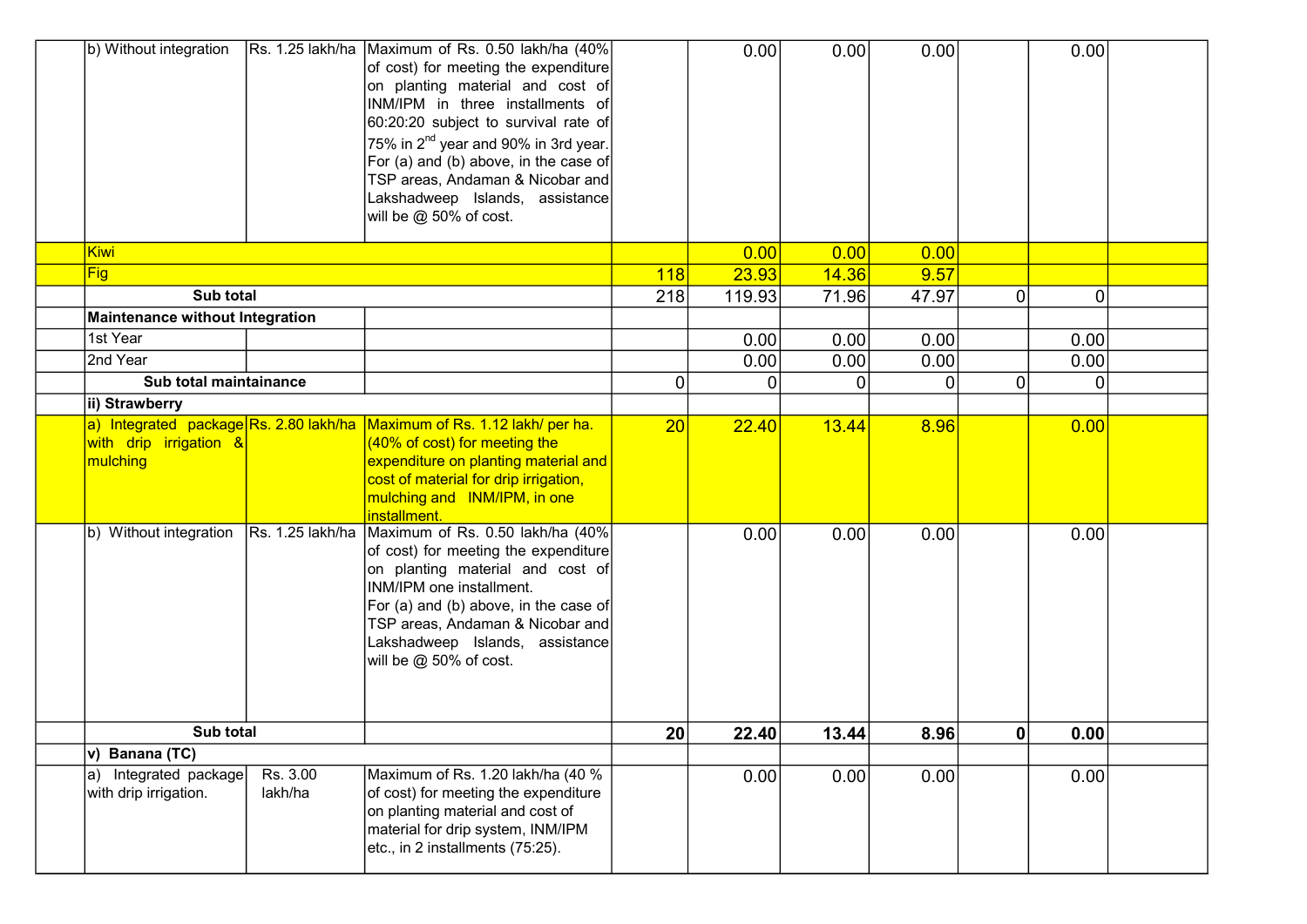|                                                |                      | b) Without integration Rs. 1.25 lakh/ha. Max. of Rs. 0.50 lakh per ha, (40%<br>of cost) for meeting the expenditure<br>on planting material and cost of<br>INM/IPM in 2 installments (75:25).<br>For (a) and (b) above, in the case of<br>TSP areas, Andaman & Nicobar and<br>Lakshadweep Islands, assistance<br>will be @ 50% of cost in 2<br>installments (75:25). | 870   | 326.25 | <b>195.75</b> | 130.50 |                | 0.00 |                      |
|------------------------------------------------|----------------------|----------------------------------------------------------------------------------------------------------------------------------------------------------------------------------------------------------------------------------------------------------------------------------------------------------------------------------------------------------------------|-------|--------|---------------|--------|----------------|------|----------------------|
| Sub total                                      |                      |                                                                                                                                                                                                                                                                                                                                                                      | 870   | 326.25 | 195.75        | 130.50 | $\mathbf 0$    | 0.00 |                      |
| <b>Maintenance without Integration</b>         |                      |                                                                                                                                                                                                                                                                                                                                                                      |       |        |               |        |                |      |                      |
| 1st Year                                       |                      |                                                                                                                                                                                                                                                                                                                                                                      |       | 0.00   | 0.00          | 0.00   |                | 0.00 |                      |
| Sub total maintainance                         |                      |                                                                                                                                                                                                                                                                                                                                                                      | 0.00  | 0.00   | 0.00          | 0.00   |                | 0.00 |                      |
| vii) Papaya                                    |                      |                                                                                                                                                                                                                                                                                                                                                                      |       |        |               |        |                |      |                      |
| a) Integrated package<br>with drip irrigation. | Rs. 2.00<br>lakh/ha. | Maximum of Rs. 0.80 lakh/ha (40%<br>of the cost) for meeting expenditure<br>on planting material, drip irrigation<br>and cost of material for INM/IPM, in<br>2 installments (75:25).                                                                                                                                                                                 |       | 0.00   | 0.00          | 0.00   |                | 0.00 |                      |
| b) Without integration                         | Rs. 60,000/ha        | Maximum of Rs. 0.30 lakh/ha (50 %<br>of cost) for meeting the expenditure<br>on planting material and cost of<br>INM/IPM in 2 installments (75:25).<br>For (a) and (b) above, in the case of<br>NE and Himalayan States, TSP<br>areas, Andaman & Nicobar and<br>Lakshadweep Islands, assistance<br>will be @ 50% of cost in 2<br>installments (75:25).               | 800.0 | 184.97 | 110.98        | 73.99  |                |      | $0.00$ (1.8m x 1.8m) |
| Sub total                                      |                      |                                                                                                                                                                                                                                                                                                                                                                      | 800   | 184.97 | 110.98        | 73.99  | $\mathbf{0}$   | 0.00 |                      |
| <b>Maintenance without Integration</b>         |                      |                                                                                                                                                                                                                                                                                                                                                                      |       |        |               |        |                |      |                      |
| 1st Year                                       |                      |                                                                                                                                                                                                                                                                                                                                                                      |       | 0.00   | 0.00          | 0.00   |                | 0.00 |                      |
| Sub total maintainance                         |                      |                                                                                                                                                                                                                                                                                                                                                                      | 0     | 0.00   | 0.00          | 0.00   | $\overline{0}$ | 0.00 |                      |
|                                                |                      | ix) High density planting (mango, guava, litchi, pomegranate, apple, citrus                                                                                                                                                                                                                                                                                          |       |        |               |        |                |      |                      |

etc).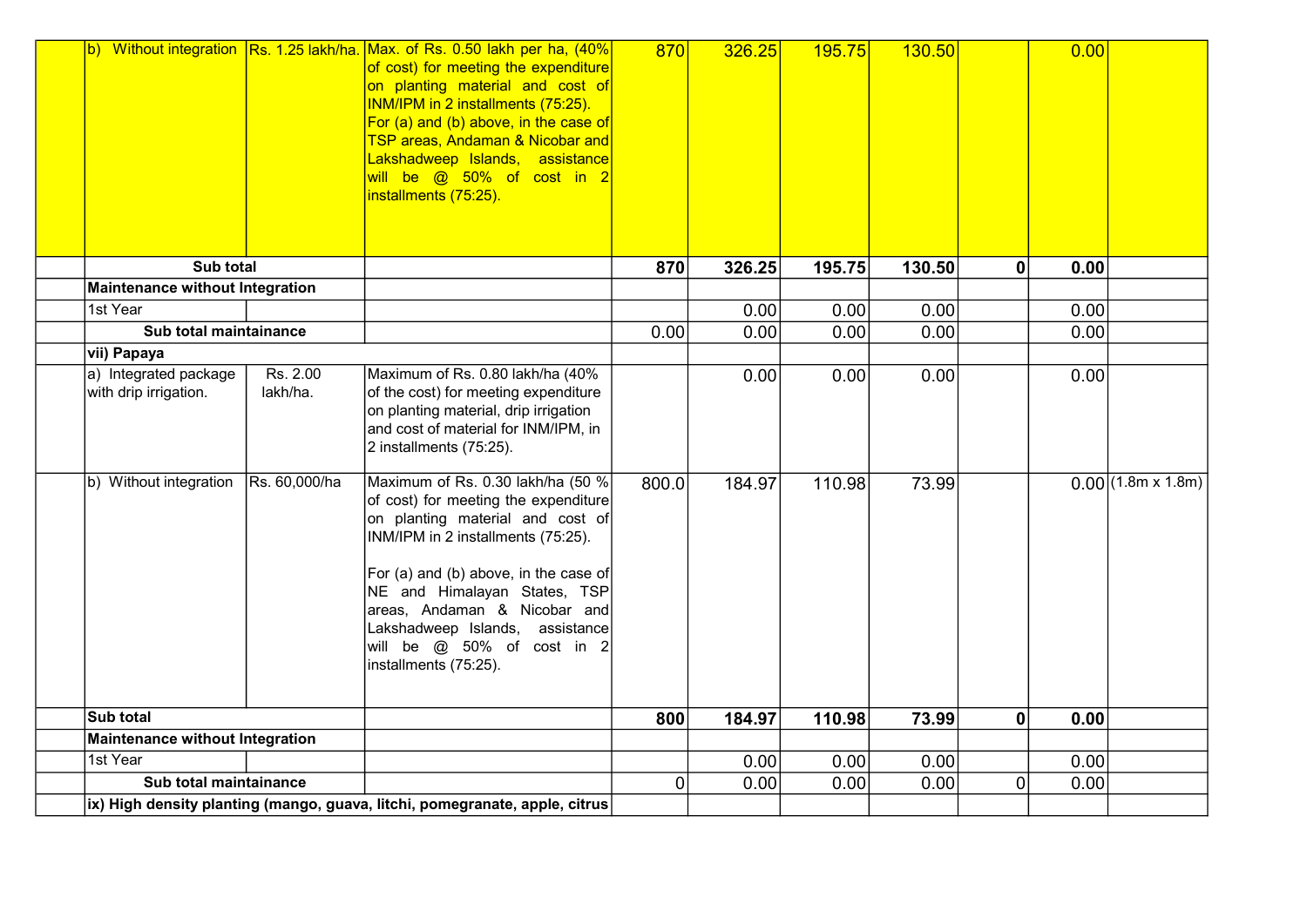|              | b) Without Integration.                              |               | Rs. 1.00 lakh/ha. Maximum of Rs. 0.40 lakh/ha (40%)<br>of the cost) for meeting the<br>expenditure on planting material and<br>cost of INM/IPM in 3 installments<br>$(60:20:20)$ .<br>For (a) and (b) above, in the case of<br>TSP areas, Andaman & Nicobar and<br>Lakshadweep Islands, assistance<br>will be $@$ 50% of cost in 3<br>installments of 60:20:20 subject to<br>survival rate of 75% in 2nd year and<br>90% in 3rd year) |      | 0.00   | 0.00  | 0.00  |      | 0.00 |                |
|--------------|------------------------------------------------------|---------------|---------------------------------------------------------------------------------------------------------------------------------------------------------------------------------------------------------------------------------------------------------------------------------------------------------------------------------------------------------------------------------------------------------------------------------------|------|--------|-------|-------|------|------|----------------|
|              | (Mango)                                              | -do-          | -do-                                                                                                                                                                                                                                                                                                                                                                                                                                  | 750  | 73.80  | 44.28 | 29.52 |      |      | $0.00$ 5m x 5m |
|              | Guava                                                | -do-          | -do-                                                                                                                                                                                                                                                                                                                                                                                                                                  | 500  | 88.00  | 52.80 | 35.20 |      |      | $0.00$ 3m x 6m |
|              | Sub total                                            |               |                                                                                                                                                                                                                                                                                                                                                                                                                                       | 1250 | 161.80 | 97.08 | 64.72 | 0    | 0.00 |                |
|              |                                                      |               | (b) Fruit crops other than cost intensive crops using normal spacing                                                                                                                                                                                                                                                                                                                                                                  |      |        |       |       |      |      |                |
|              | a) Integrated package<br>with drip irrigation        |               | Rs. 1.00 lakh/ha Maximum of Rs. 0.40 lakh/ ha. (40%<br>of cost) for meeting the expenditure<br>on planting material, cost of drip<br>system, INM/IPM, canopy<br>management etc in 3 installments of<br>60:20:20 subject to survival rate of<br>75% in 2nd year & 90% in 3rd year<br>for perennial crops and for non<br>perennial crops in 2 installments of<br>75:25.                                                                 |      | 0.00   | 0.00  | 0.00  |      | 0.00 |                |
|              | b) Without Integration                               |               | Maximum of Rs. 0.30 lakh/ha (50 %                                                                                                                                                                                                                                                                                                                                                                                                     |      | 0.00   | 0.00  | 0.00  |      | 0.00 |                |
|              | <b>Acid Lime</b>                                     |               | of cost) for meeting the expenditure                                                                                                                                                                                                                                                                                                                                                                                                  | 500  | 66.00  | 39.60 | 26.40 |      | 0.00 |                |
|              | Avacado                                              | Rs. 60,000/ha | on planting material and cost of<br>INM/IPM in 3 installments of                                                                                                                                                                                                                                                                                                                                                                      | 260  | 37.44  | 22.46 | 14.98 |      | 0.00 |                |
|              | Litchi                                               |               | 60:20:20.                                                                                                                                                                                                                                                                                                                                                                                                                             |      | 0.00   | 0.00  | 0.00  |      |      |                |
|              | Amla                                                 |               |                                                                                                                                                                                                                                                                                                                                                                                                                                       | 200  | 28.80  | 17.28 | 11.52 |      |      |                |
|              | Jackfruit                                            |               |                                                                                                                                                                                                                                                                                                                                                                                                                                       | 120  | 17.28  | 10.37 | 6.91  |      |      |                |
|              | Sub total                                            |               |                                                                                                                                                                                                                                                                                                                                                                                                                                       | 1080 | 149.52 | 89.71 | 59.81 | 0    | 0.00 |                |
|              | <b>Maintenance without Integration</b>               |               |                                                                                                                                                                                                                                                                                                                                                                                                                                       |      |        |       |       |      |      |                |
|              | 1st Year                                             |               |                                                                                                                                                                                                                                                                                                                                                                                                                                       |      |        |       |       |      |      |                |
|              | 2nd Year                                             |               |                                                                                                                                                                                                                                                                                                                                                                                                                                       |      | 0.00   | 0.00  | 0.00  |      | 0.00 |                |
|              |                                                      |               |                                                                                                                                                                                                                                                                                                                                                                                                                                       |      |        |       |       |      |      |                |
|              | Sub total maintainance                               |               |                                                                                                                                                                                                                                                                                                                                                                                                                                       |      | 0.00   | 0.00  | 0.00  |      | 0.00 |                |
|              |                                                      |               |                                                                                                                                                                                                                                                                                                                                                                                                                                       | 0.00 | 0.00   | 0.00  | 0.00  | 0.00 | 0.00 |                |
| $\mathbf{3}$ | Vegetable (For maximum area of 2 ha per beneficiary) |               |                                                                                                                                                                                                                                                                                                                                                                                                                                       |      |        |       |       |      |      |                |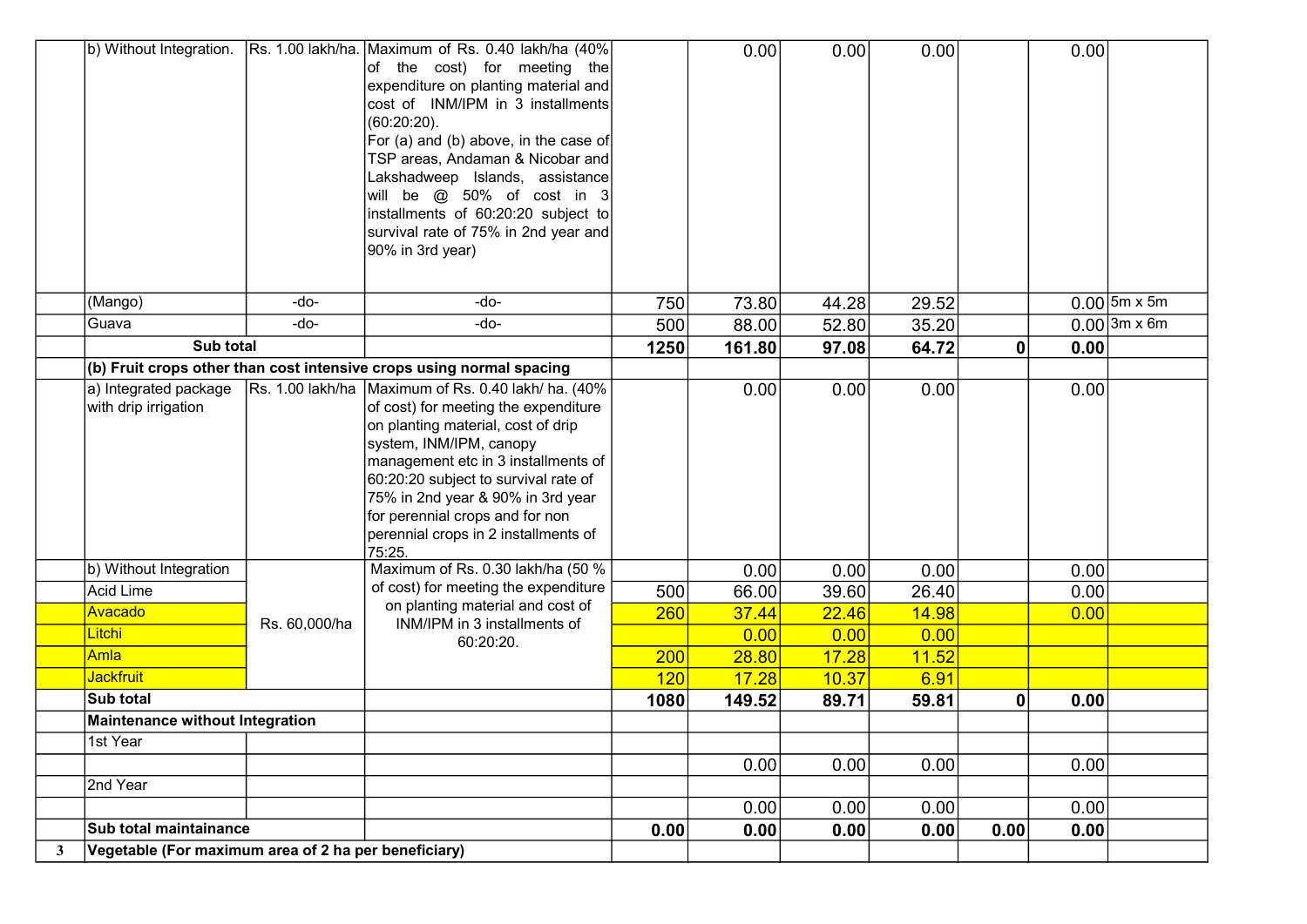| <b>Hybrid</b>                             | Rs.50,000/ha                            | 40% of cost in general areas                                                                                                                                                                                                                                                              | 15200 | 3040.00 | 1824.00 | 1216.00 |             | 0.00 |                                               |
|-------------------------------------------|-----------------------------------------|-------------------------------------------------------------------------------------------------------------------------------------------------------------------------------------------------------------------------------------------------------------------------------------------|-------|---------|---------|---------|-------------|------|-----------------------------------------------|
| Sub-total                                 |                                         |                                                                                                                                                                                                                                                                                           | 15200 | 3040.00 | 1824.00 | 1216.00 | $\mathbf 0$ | 0.00 |                                               |
| <b>Flowers</b>                            | (For a maximum of 2 ha per beneficiary) |                                                                                                                                                                                                                                                                                           |       |         |         |         |             |      |                                               |
| <b>Cut flowers</b>                        |                                         |                                                                                                                                                                                                                                                                                           |       |         |         |         |             |      |                                               |
| Small & Marginal<br>Farmers               | Rs. 1.00 lakh/ha 40% of cost            |                                                                                                                                                                                                                                                                                           | 150.0 | 60.00   | 36.00   | 24.00   |             | 0.00 |                                               |
| Other farmers                             | do                                      | 25% of the cost                                                                                                                                                                                                                                                                           |       | 0.00    | 0.00    | 0.00    |             | 0.00 |                                               |
| <b>Bulbulous flowers</b>                  |                                         |                                                                                                                                                                                                                                                                                           |       |         |         |         |             |      |                                               |
| Small & Marginal<br>Farmers               | Rs. 1.50 lakh/ha                        | 40 % of the cost                                                                                                                                                                                                                                                                          | 100.0 | 60.00   | 36.00   | 24.00   |             | 0.00 |                                               |
| Other farmers                             | do                                      | 25% of cost                                                                                                                                                                                                                                                                               |       | 0.00    | 0.00    | 0.00    |             | 0.00 |                                               |
| <b>Loose Flowers</b>                      |                                         |                                                                                                                                                                                                                                                                                           |       |         |         |         |             |      |                                               |
| Small & Marginal<br>Farmers               | Rs. 40,000/ha                           | 40% of cost                                                                                                                                                                                                                                                                               | 400.0 | 64.00   | 38.40   | 25.60   |             | 0.00 |                                               |
| Other farmers                             | do                                      | 25% of cost                                                                                                                                                                                                                                                                               |       | 0.00    | 0.00    | 0.00    |             | 0.00 |                                               |
| <b>Sub-total flowers</b>                  |                                         |                                                                                                                                                                                                                                                                                           | 650.0 | 184.00  | 110.40  | 73.60   | 0.0         | 0.00 |                                               |
|                                           |                                         | Spices (For a maximum area of 4 ha per beneficiary)                                                                                                                                                                                                                                       |       |         |         |         |             |      |                                               |
|                                           |                                         |                                                                                                                                                                                                                                                                                           |       |         |         |         |             |      |                                               |
| Seed spice and<br>Rhizomatic spices       | Rs.30,000/ha                            | Maximum of Rs. 12,000/- per ha.<br>(40% of cost) for meeting the<br>expenditure on planting material and<br>cost of material for INM/IPM etc).                                                                                                                                            | 2800  | 336.00  | 201.60  | 134.40  |             |      | $0.00$ Seed = 800 ha,<br>Rhizomatic =<br>2000 |
| <b>Perennial spices</b><br>(black pepper) | Rs. 50,000/ha                           | Maximum of Rs. 20,000/- per ha<br>$(Q40\% \text{ of cost})$ for meeting the<br>expenditure on planting material and<br>cost of material for INM/IPM etc.<br>For (i) and (ii) above, in the case of<br>TSP areas, Andaman and<br>Lakshadweep Islands, assistance<br>will be @ 50% of cost. | 800   | 160.00  | 96.00   | 64.00   |             | 0.00 |                                               |
| Sub-total spices                          |                                         |                                                                                                                                                                                                                                                                                           | 3600  | 496.00  | 297.60  | 198.40  | $\bf{0}$    | 0.00 |                                               |
|                                           |                                         | Plantation crops (For a maximum area of 4 ha per beneficiary)                                                                                                                                                                                                                             |       |         |         |         |             |      |                                               |
| <b>Cashew</b>                             |                                         |                                                                                                                                                                                                                                                                                           |       |         |         |         |             |      |                                               |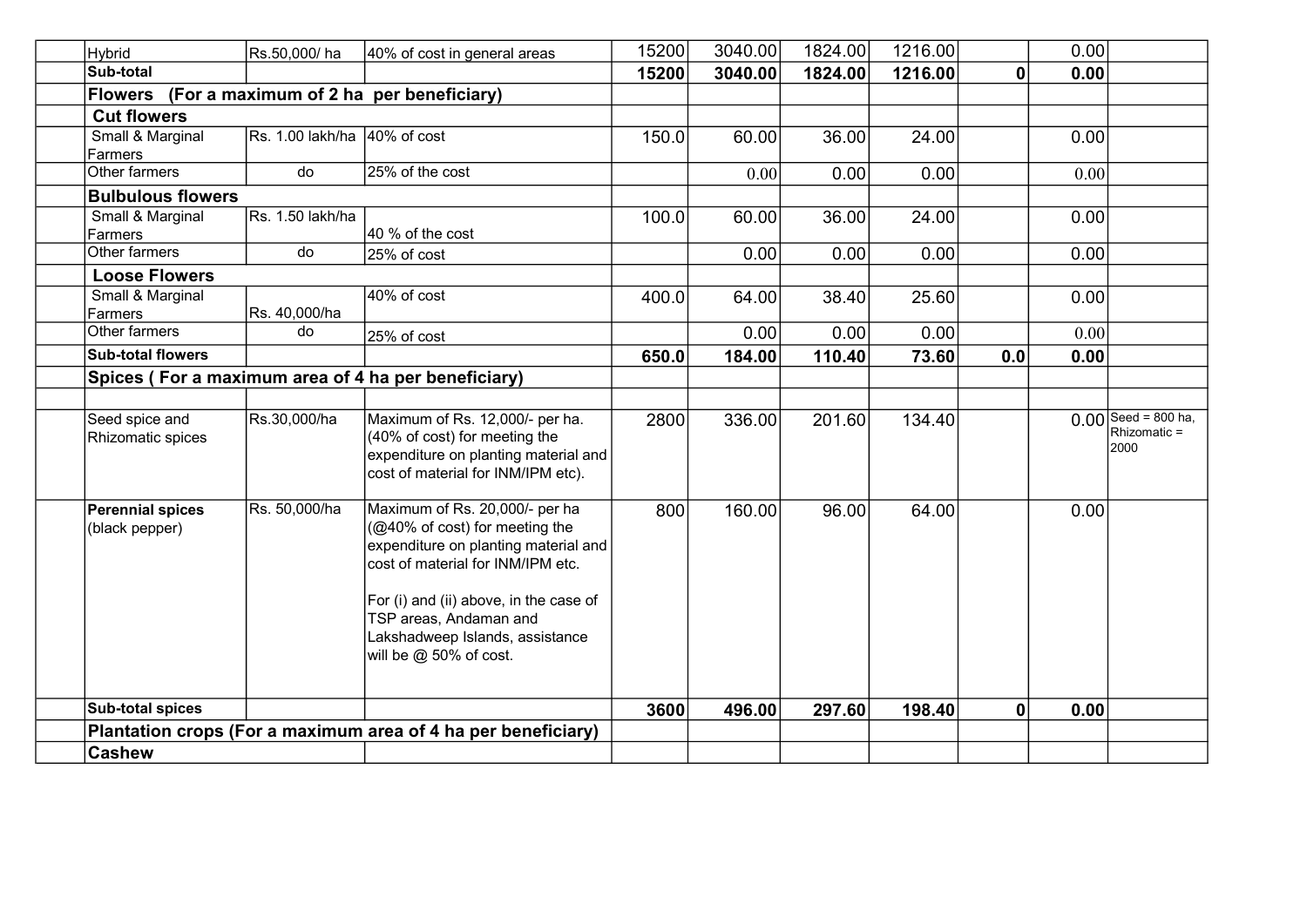|                  | a) Integrated<br>package with drip<br>irrigation |                         | $\overline{R}$ s. 1.00 lakh/ha $\overline{R}$ s. 0.40 lakh per ha (40% of cost)<br>for meeting the expenditure on<br>planting material and cost of<br>material for drip system, INM/IPM<br>etc) in 3 installments of 60:20:20<br>subject to survival rate of 50% in<br>second year and 90% in third year.                                                                                                                                                |       | 0.00    | 0.00    | 0.00    |             | 0.00 |  |
|------------------|--------------------------------------------------|-------------------------|----------------------------------------------------------------------------------------------------------------------------------------------------------------------------------------------------------------------------------------------------------------------------------------------------------------------------------------------------------------------------------------------------------------------------------------------------------|-------|---------|---------|---------|-------------|------|--|
|                  | b) Without<br>integration                        | Rs. 50,000/ha           | Rs.0.20 lakh per ha (40 % of cost)<br>for meeting the expenditure on<br>planting material and cost of<br>material for INM/IPM in 3<br>installments of 60:20:20 subject to<br>survival rate of 75% in second year<br>and 90% in third year for a<br>maximum area of 4 ha per<br>beneficiary.<br>For (a) and (b) above, in the case of<br>TSP areas, Andaman & Nicobar and<br>Lakshadweep Islands assistance will<br>be $@$ 50% of cost in 3 installments. | 500   | 60.00   | 36.00   | 24.00   |             | 0.00 |  |
|                  | <b>High Density</b>                              |                         |                                                                                                                                                                                                                                                                                                                                                                                                                                                          |       | 0.00    | 0.00    | 0.00    |             |      |  |
|                  | Sub-total                                        |                         |                                                                                                                                                                                                                                                                                                                                                                                                                                                          | 500   | 60.00   | 36.00   | 24.00   | $\mathbf 0$ | 0.00 |  |
|                  | <b>Grand Total Area Expansion</b>                |                         |                                                                                                                                                                                                                                                                                                                                                                                                                                                          | 24188 | 4744.86 | 2846.92 | 1897.94 | 0.00        | 0.00 |  |
| $\boldsymbol{4}$ | <b>Grand Total Area Expansion</b>                |                         |                                                                                                                                                                                                                                                                                                                                                                                                                                                          | 0.00  | 0.00    | 0.00    | 0.00    | 0.00        | 0.00 |  |
| 5                | Mushrooms                                        |                         |                                                                                                                                                                                                                                                                                                                                                                                                                                                          |       |         |         |         |             |      |  |
|                  | <b>Production unit</b>                           |                         |                                                                                                                                                                                                                                                                                                                                                                                                                                                          |       |         |         |         |             |      |  |
|                  | Public Sector                                    | Rs. 20.00 lakh/<br>unit | 100% of the cost.                                                                                                                                                                                                                                                                                                                                                                                                                                        |       | 0.00    | 0.00    | 0.00    |             | 0.00 |  |
|                  | Private Sector                                   | Rs. 20.00 lakh/<br>unit | 40% of cost for private sector, for<br>$ $ meeting the<br>expenditure<br>onl<br>infrastructure, as credit linked back<br>ended subsidy.                                                                                                                                                                                                                                                                                                                  | 3.0   | 24.00   | 14.40   | 9.60    |             | 0.00 |  |
|                  | Spawn making unit                                |                         |                                                                                                                                                                                                                                                                                                                                                                                                                                                          |       |         |         |         |             |      |  |
|                  | <b>Public Sector</b>                             |                         | Rs. 15 lakh/ unit 100% of the cost.                                                                                                                                                                                                                                                                                                                                                                                                                      |       | 0.00    | 0.00    | 0.00    |             | 0.00 |  |
|                  | Private Sector                                   |                         | Rs. 15 lakh/ unit 40% of cost for private sector, for<br>the<br>expenditure<br> meeting<br>onl<br>infrastructure, as credit linked back<br>ended subsidy.                                                                                                                                                                                                                                                                                                |       | 0.00    | 0.00    | 0.00    |             | 0.00 |  |
|                  | <b>Compost making unit</b>                       |                         |                                                                                                                                                                                                                                                                                                                                                                                                                                                          |       |         |         |         |             |      |  |
|                  | <b>Public Sector</b>                             | Rs. 20.00 lakh/         | 100% of the cost.                                                                                                                                                                                                                                                                                                                                                                                                                                        |       | 0.00    | 0.00    | 0.00    |             | 0.00 |  |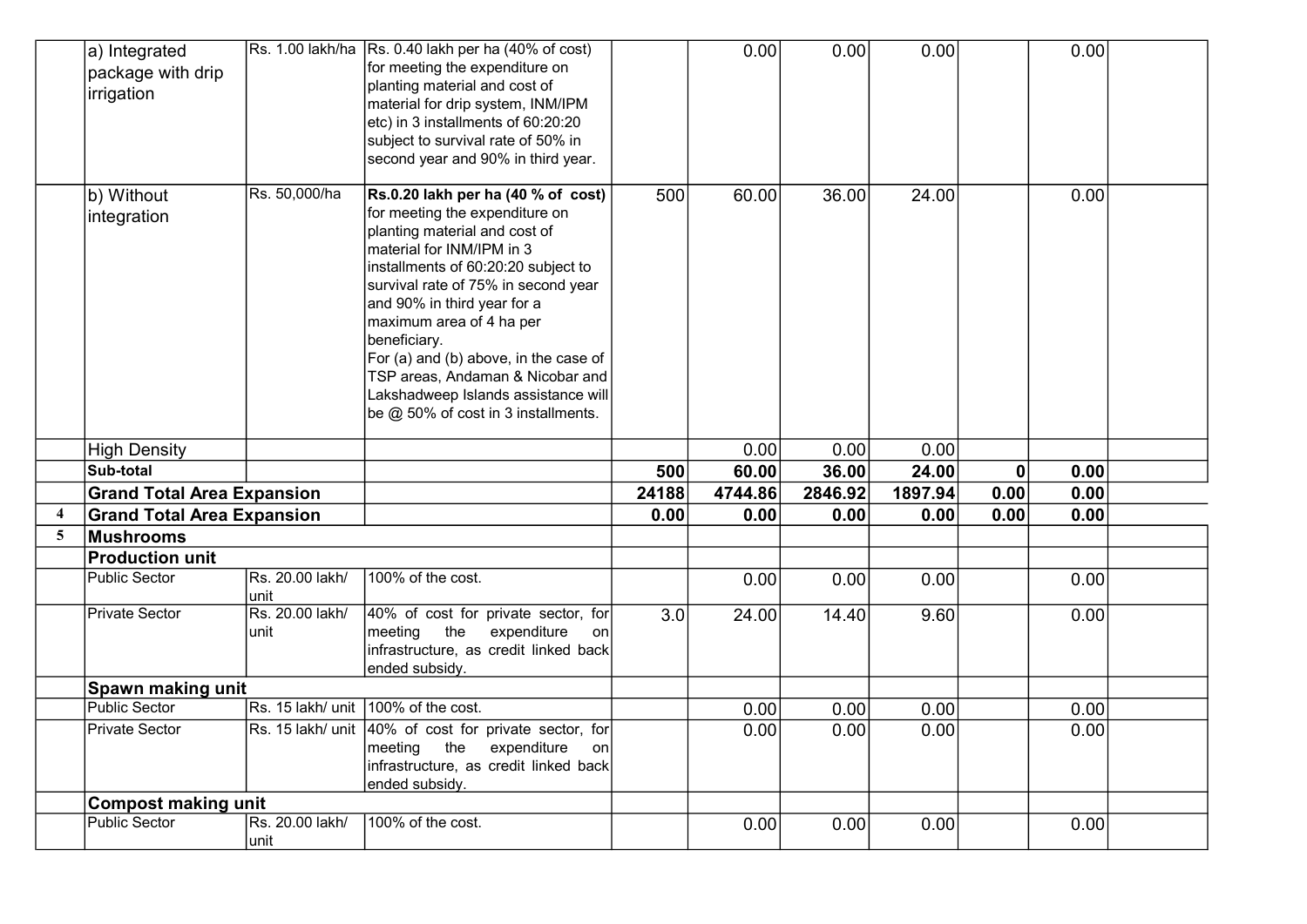|   | <b>Private Sector</b>                                                                         | Rs. 20.00 lakh/<br>unit                          | 40% of cost for private sector, for<br>the<br>meeting<br>expenditure<br>on<br>infrastructure, as credit linked back<br>ended subsidy. |        | 0.00    | 0.00   | 0.00   |              | 0.00  |                             |
|---|-----------------------------------------------------------------------------------------------|--------------------------------------------------|---------------------------------------------------------------------------------------------------------------------------------------|--------|---------|--------|--------|--------------|-------|-----------------------------|
|   | <b>Sub-total mushrooms</b>                                                                    |                                                  |                                                                                                                                       | 3.00   | 24.00   | 14.40  | 9.60   | 0.00         | 0.00  |                             |
| 6 | Rejuvenation/<br>replacement of senile<br>plantation including<br>Canopy management.<br>Mango | Rs. 40,000/ha                                    | 50% of the total cost subject to a<br>maximum of Rs. 20,000/ha limited to<br>two ha per beneficiary.                                  | 900.00 | 180.00  | 108.00 | 72.00  |              |       | $0.00$ Mango<br>&<br>Cashew |
|   | Sub-total                                                                                     |                                                  |                                                                                                                                       | 900    | 180.00  | 108.00 | 72.00  | $\mathbf{0}$ | 0.00  |                             |
|   | <b>Creation of Water resources</b>                                                            |                                                  |                                                                                                                                       |        |         |        |        |              |       |                             |
|   | <b>Community tanks</b>                                                                        |                                                  |                                                                                                                                       |        |         |        |        |              |       |                             |
|   |                                                                                               |                                                  | i) Community tanks/on farm ponds/on farm water reservoirs                                                                             |        |         |        |        |              |       |                             |
|   |                                                                                               |                                                  | Community tanks/on farm ponds/on farm water reservoirs with                                                                           |        |         |        |        |              |       |                             |
|   | Plain areas                                                                                   | plain areas                                      | Rs. 20.00 lakh in 100% of cost for 10 ha command                                                                                      | 3      | 60.00   | 36.00  | 24.00  |              | 0.00  |                             |
|   | Hilly areas.                                                                                  | for Hilly areas.                                 | Rs. 25 lakh/ unit 100% of cost for 10 ha command                                                                                      |        | 0.00    | 0.00   | 0.00   |              |       |                             |
|   |                                                                                               |                                                  | ii) Water harvesting system for individuals- for storage of                                                                           |        |         |        |        |              |       |                             |
|   | Plain areas                                                                                   | Rs.<br>areas and                                 | 1.50 50% of cost. Maintenance to be<br>$lakh/unit$ in plain ensured by the beneficiary.                                               | 330    | 247.50  | 148.50 | 99.00  | 50           | 37.50 |                             |
|   | Hilly areas.                                                                                  | Rs.<br>areas                                     | 1.80 50% of cost. Maintenance to be<br>lakh/unit in hilly ensured by the beneficiary.                                                 |        | 0.00    | 0.00   | 0.00   |              | 0.00  |                             |
|   | Sub-total                                                                                     |                                                  |                                                                                                                                       | 333    | 307.50  | 184.50 | 123.00 | 50           | 37.50 |                             |
| 8 | <b>Protected cultivation</b>                                                                  |                                                  |                                                                                                                                       |        |         |        |        |              |       |                             |
|   | (b) Naturally ventilated system                                                               |                                                  |                                                                                                                                       |        |         |        |        |              |       |                             |
|   | (i) Tubular structur                                                                          | Rs.1060/Sq.m                                     | 50% of the cost limited to 4000<br>Sq.m per beneficiary.                                                                              |        | 0.00    | 0.00   | 0.00   |              | 0.00  |                             |
|   | Hilly areas.                                                                                  | Rs.1290/Sq.m                                     | do                                                                                                                                    |        | 0.00    | 0.00   | 0.00   |              | 0.00  |                             |
|   | (i) Tubular structur                                                                          | Rs. 935/Sq.m<br>(>500 Sq. m up<br>to 1008 Sq. m) | 50% of the cost limited to 4000<br>Sq.m per beneficiary.                                                                              | 31.20  | 1458.60 | 875.16 | 583.44 |              | 0.000 |                             |
|   | c) Plastic Mulching                                                                           |                                                  |                                                                                                                                       |        |         |        |        |              |       |                             |
|   | <b>Plastic Mulching</b>                                                                       | Rs. 32,000/ha                                    | 50% of the total cost limited to 2 ha<br>per beneficiary.                                                                             | 400    | 64.00   | 38.40  | 25.60  |              | 0.00  |                             |
|   | <b>Plastic Mulching</b>                                                                       | Rs. 36,800/ha<br>for hilly areas                 | 50% of the total cost limited to 2 ha<br>per beneficiary.                                                                             |        | 0.00    | 0.00   | 0.00   |              | 0.00  |                             |
|   | d) Shade Net House                                                                            |                                                  |                                                                                                                                       |        |         |        |        |              |       |                             |
|   | i) Tubular structure                                                                          | Rs. 710/Sq.m                                     | 50% of cost limited to 4000 Sq.m<br>per beneficiary.                                                                                  | 12.40  | 440.20  | 264.12 | 176.08 |              | 0.00  |                             |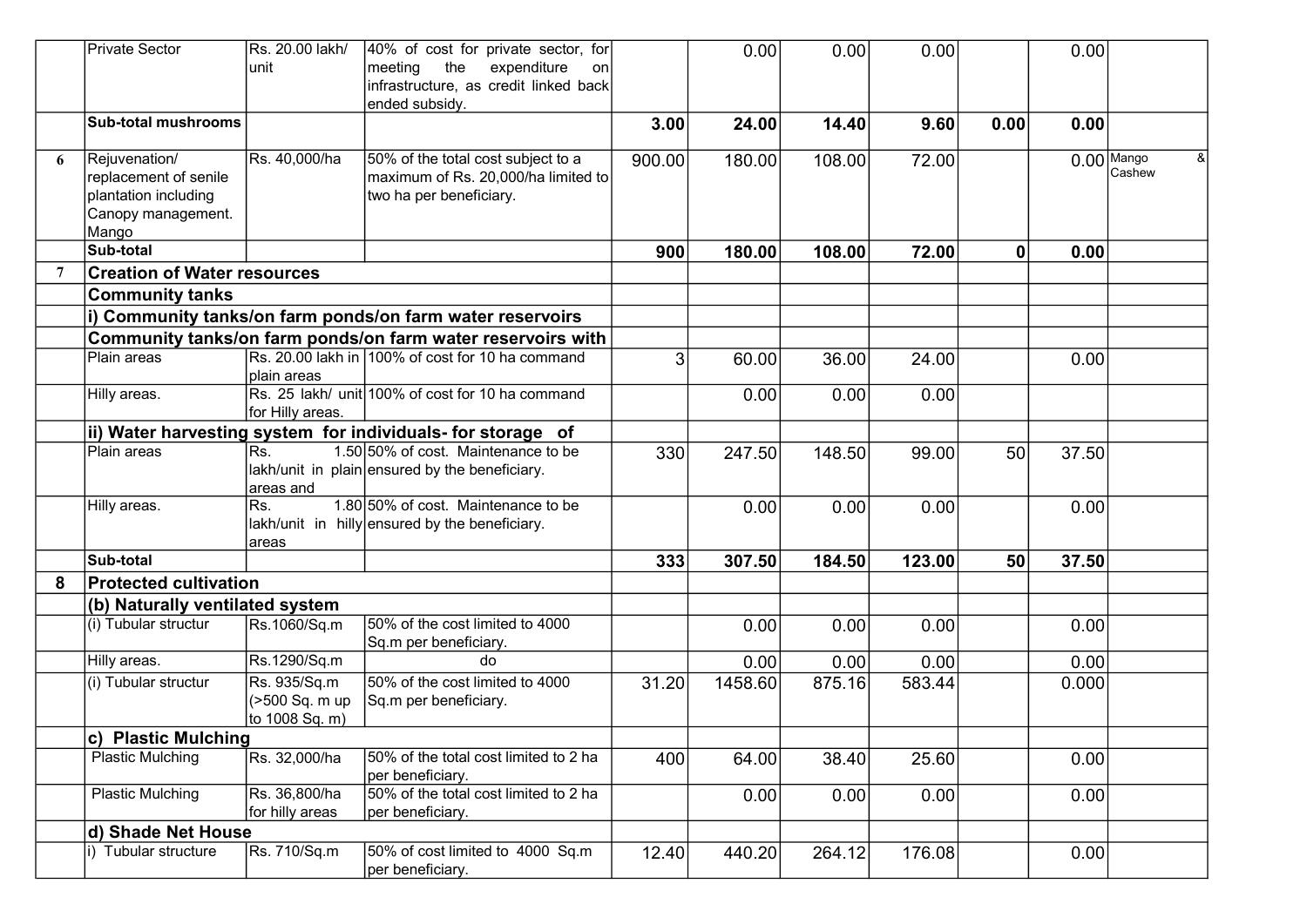|   | f) Cost of planting<br>material & cultivation of<br>high value vegetables<br>grown in poly house                   | Rs.140/Sq. m            | 50% of cost limited to 4000 Sq.m<br>per beneficiary.                                  | 21.80          | 152.60  | 91.56        | 61.04         |      | 0.00      |                                 |
|---|--------------------------------------------------------------------------------------------------------------------|-------------------------|---------------------------------------------------------------------------------------|----------------|---------|--------------|---------------|------|-----------|---------------------------------|
|   | g) Cost of planting<br>material & cultivation of<br>Orchid & Anthurium<br>under poly<br>house/shade net<br>house.  | Rs. 700/Sq.m            | 50% of cost limited to 4000 Sq. m<br>per beneficiary.                                 |                | 0.00    | 0.00         | 0.00          |      | 0.00      |                                 |
|   | h) Cost of planting<br>material & cultivation of<br>Carnation & Gerbera<br>under poly<br>house/shade net<br>house. | Rs. 610/Sq.m            | 50% of cost limited to 4000 Sq. m<br>per beneficiary.                                 | 14.00          | 427.00  | 256.20       | 170.80        |      | 0.00      |                                 |
|   | i) Cost of planting<br>material & cultivation of<br>Rose and lilum under<br>poly house/shade net<br>house          | Rs. 426/Sq.m            | 50% of cost limited to 4000 Sq. m<br>per beneficiary.                                 | 11.50          | 244.95  | 146.97       | 97.98         |      | 0.00      |                                 |
|   |                                                                                                                    |                         |                                                                                       |                |         |              |               |      |           |                                 |
|   | Sub-total protected cultivation                                                                                    |                         |                                                                                       | 490.90         | 2787.35 | 1672.41      | 1114.94       | 0.00 | 0.000     |                                 |
| 9 |                                                                                                                    |                         | Promotion of Integrated Nutrient Management(INM)/ Integrated                          |                |         |              |               |      |           |                                 |
|   | Promotion of IPM                                                                                                   | Rs. 4000/ha             | 30% of cost subject to a maximum<br>of Rs 1200/ha limited to 4.00 ha/<br>beneficiary. | 6000           | 72.00   | 43.20        | 28.80         |      | 0.00      |                                 |
|   | Promotion of INM                                                                                                   | Rs. 4000/ha             | 30% of cost subject to a maximum<br>of Rs 1200/ha limited to 4.00 ha/<br>beneficiary. |                | 0.00    | 0.00         | 0.00          |      | $0.00$ do |                                 |
|   | Disease forecasting                                                                                                | Rs. 6.00                | 100 % of costs.                                                                       |                | 0.00    | 0.00         | 0.00          |      | 0.00      |                                 |
|   | unit (PSUs)<br><b>Bio control lab</b>                                                                              | lakh/unit               |                                                                                       |                |         |              |               |      |           |                                 |
|   | a) Public Sector                                                                                                   | Rs. 90.00<br>lakh/unit  | 100% to Public sector                                                                 |                |         | 0.00<br>0.00 | 0.00<br>0.00  |      |           | 0.00 Project to be<br>submitted |
|   | b) Private Sector                                                                                                  | Rs. 90.00               | 50% to private sector.                                                                |                | 0.00    | 0.00         | 0.00          |      | 0.00      |                                 |
|   | <b>Plant Health Clinic</b>                                                                                         | lakh/unit               |                                                                                       |                |         | 0.00         |               |      |           |                                 |
|   | a) Public Sector                                                                                                   | Rs. 25.00<br>lakhs/unit | 100% to Public sector                                                                 | 5 <sup>1</sup> | 125.00  | 75.00        | 0.00<br>50.00 |      | 0.00      |                                 |
|   | b) Private Sector<br>Leaf /Tissue analysis lab                                                                     | Rs. 25.00<br>lakhs/unit | 50% to private sector.                                                                |                | 0.00    | 0.00         | 0.00          |      |           | 0.00 Project to be<br>submitted |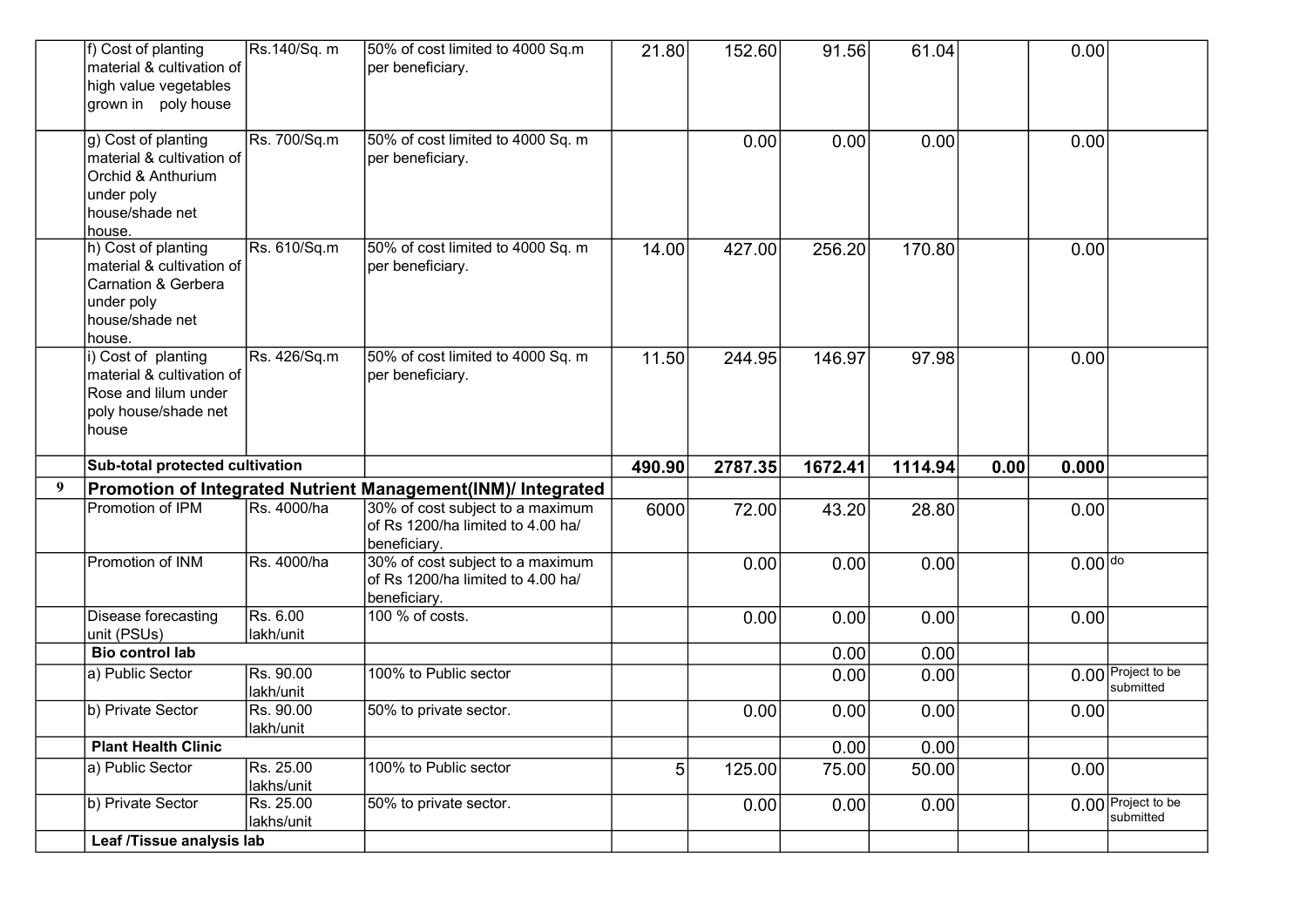|    | a) Public Sector                                                                                            | Rs. 25.00<br>lakhs/unit          | 100% to Public sector                                                                                                                                                                                                                                                                                                                                             |       | 0.00   | 0.00   | 0.00   |             |      | 0.00 Project to be<br>submitted |
|----|-------------------------------------------------------------------------------------------------------------|----------------------------------|-------------------------------------------------------------------------------------------------------------------------------------------------------------------------------------------------------------------------------------------------------------------------------------------------------------------------------------------------------------------|-------|--------|--------|--------|-------------|------|---------------------------------|
|    | b) Private Sector                                                                                           | Rs. 25.00                        | 50% to private sector.                                                                                                                                                                                                                                                                                                                                            |       | 0.00   | 0.00   | 0.00   |             | 0.00 |                                 |
|    |                                                                                                             | lakhs/unit                       |                                                                                                                                                                                                                                                                                                                                                                   |       |        |        |        |             |      |                                 |
|    | Sub-total INM / IPM                                                                                         |                                  |                                                                                                                                                                                                                                                                                                                                                                   | 6005  | 197.00 | 118.20 | 78.80  | $\mathbf 0$ | 0.00 |                                 |
| 10 | <b>Adoption Organic Farming</b>                                                                             |                                  |                                                                                                                                                                                                                                                                                                                                                                   |       |        |        |        |             |      |                                 |
|    | (i) Adoption of Organic   Rs. 20,000/ ha<br>Farming. 1st Year (ha)                                          |                                  | 50% of cost limited to Rs.10000/ha<br>for a maximum area of 4 ha. per<br>beneficiary, spread over a period of<br>3 years involving an assistance of<br>Rs.4000/- in first year and Rs.3000/-<br>each in second & third year. The<br>programme to be linked with<br>certification.                                                                                 | 5200  | 208.00 | 124.80 | 83.20  |             |      | 0.00 Project to be<br>submitted |
|    | 2nd Year                                                                                                    | Rs. 20,000/ha                    | 50% of cost limited to Rs.10000/ha<br>for a maximum area of 4 ha. per<br>beneficiary, spread over a period of<br>3 years involving an assistance of<br>Rs.4000/- in first year and Rs.3000/-<br>each in second & third year. The<br>programme to be linked with<br>certification.                                                                                 | 12500 | 375.00 | 225.00 | 150.00 |             | 0.00 |                                 |
|    |                                                                                                             |                                  | iii) Vermi compost Units / organic input production unit                                                                                                                                                                                                                                                                                                          |       |        |        |        |             |      |                                 |
|    |                                                                                                             | for permanent<br>16,000/unit for | i) Vermi compost Units $\vert$ Rs.1,00,000/ unit $\vert$ 50% of cost conforming to the size<br>of the unit of 30'x8'x2.5' dimension<br>structure and Rs. of permanent structure to be<br>administered on pro-rata basis. 50%<br>HDPE Vermibed. of cost conforming to the size of 96<br>cft (12'x4'x2') and IS 15907:2010 to<br>be administered on pro-rata basis. | 200   | 100.00 | 60.00  | 40.00  |             | 0.00 |                                 |
|    | ii) Vermibeds                                                                                               | do                               | do                                                                                                                                                                                                                                                                                                                                                                | 200   | 16.00  | 9.60   | 6.40   |             | 0.00 |                                 |
|    | Sub-total                                                                                                   |                                  |                                                                                                                                                                                                                                                                                                                                                                   | 18100 | 699.00 | 419.40 | 279.60 | 0.00        | 0.00 |                                 |
|    | Certification for Good Rs. 10,000/ha<br><b>Agricultural Practices</b><br>(GAP), Including<br>infrastructure |                                  | 50% of the cost for maximum of<br>4ha/beneficiary.                                                                                                                                                                                                                                                                                                                |       | 0.00   | 0.00   | 0.00   |             | 0.00 |                                 |
|    | CoE                                                                                                         |                                  |                                                                                                                                                                                                                                                                                                                                                                   |       |        |        |        |             |      |                                 |
|    | <b>Centre of Excellence</b><br>for Bee Keeping                                                              | centre                           | Rs.1000.00 lakh/ 100% of cost to public sector. This<br>can be established through bi-lateral<br>co-operation also.                                                                                                                                                                                                                                               |       | 0.00   | 0.00   | 0.00   |             |      |                                 |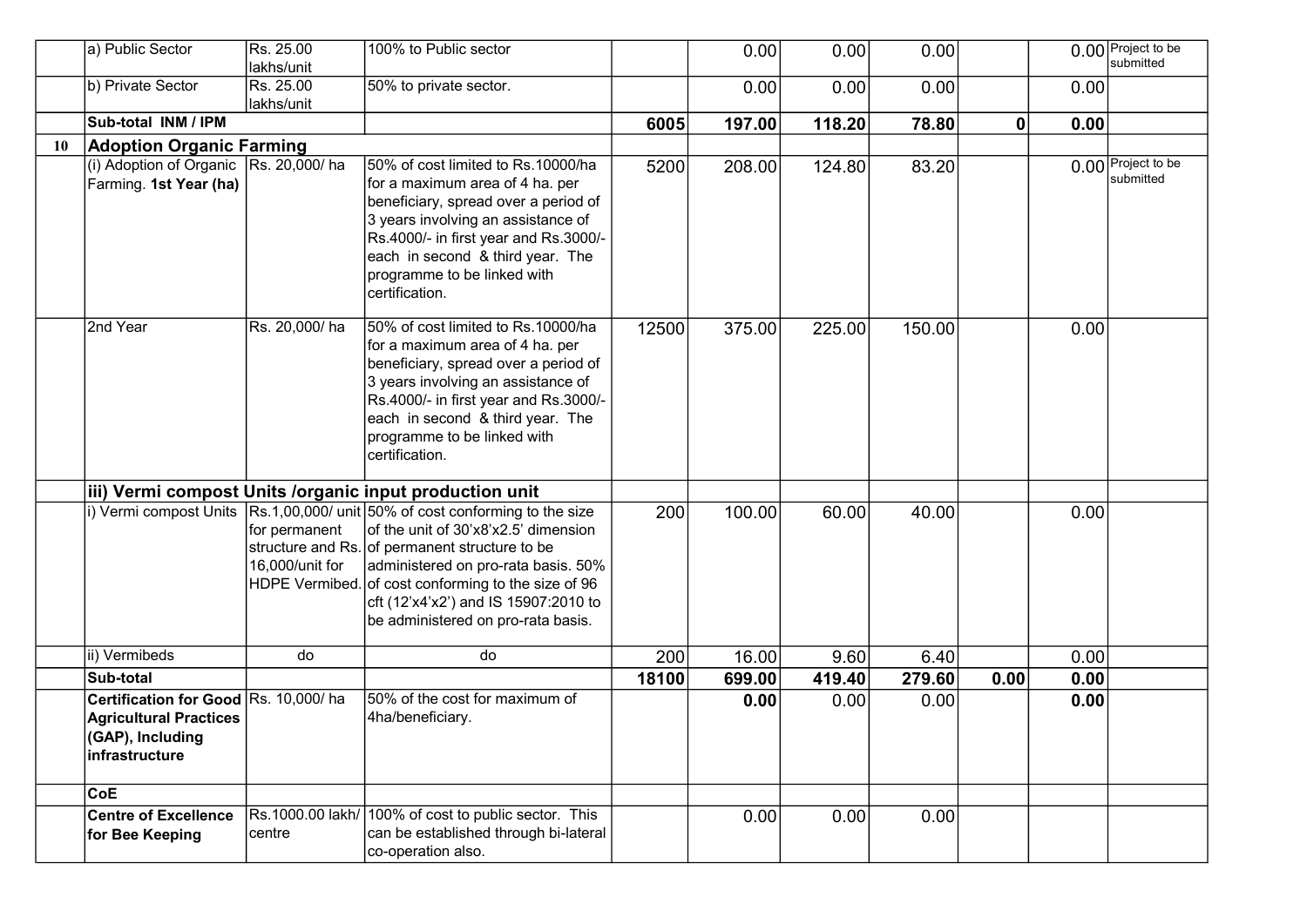|    | <b>Total CoE</b>                                                                                           |                               |                                                                                                                                                                                                                                                                        | 0     | 0.00   | 0.00   | 0.00   | $\mathbf 0$  | 0.00  |  |
|----|------------------------------------------------------------------------------------------------------------|-------------------------------|------------------------------------------------------------------------------------------------------------------------------------------------------------------------------------------------------------------------------------------------------------------------|-------|--------|--------|--------|--------------|-------|--|
| 11 | Pollination support through beekeeping                                                                     |                               |                                                                                                                                                                                                                                                                        |       |        |        |        |              |       |  |
|    | Production of nucleus<br>stock (Public sector)                                                             | Rs. 20.00 lakh                | 100% of the cost.                                                                                                                                                                                                                                                      |       | 0.00   | 0.00   | 0.00   |              | 0.00  |  |
|    | Production of bee<br>colonies by bee<br>breeder                                                            | Rs. 10.00 lakh                | 40% of cost for producing min. of<br>2000 colonies / year                                                                                                                                                                                                              |       | 0.00   | 0.00   | 0.00   |              | 0.00  |  |
|    | Honey bee colony                                                                                           | Rs.2000/colony<br>of 8 frames | 40% of cost limited to 50 colonies /<br>beneficiary.                                                                                                                                                                                                                   | 25000 | 200.00 | 120.00 | 80.00  |              | 0.00  |  |
|    | <b>Hives</b>                                                                                               | Rs 2000/ per<br>hive.         | 40% of cost limited to 50 colonies /<br>beneficiary.                                                                                                                                                                                                                   | 25000 | 200.00 | 120.00 | 80.00  |              | 0.00  |  |
|    | <b>Equipment including</b><br>honey extractor (4<br>frame), food grade<br>container (30 kg), net,<br>letc. | Rs. 20,000/set                | 40% of the cost limited to one set<br>per beneficiary.                                                                                                                                                                                                                 | 2500  | 200.00 | 120.00 | 80.00  |              | 0.00  |  |
|    | Sub-total                                                                                                  |                               |                                                                                                                                                                                                                                                                        | 52500 | 600.00 | 360.00 | 240.00 | $\mathbf{0}$ | 0.000 |  |
| 12 | <b>Horticulture Mechanization</b>                                                                          |                               |                                                                                                                                                                                                                                                                        |       |        |        |        |              |       |  |
|    | i) Tractor (upto 20 PTO 3.00 lakh/unit<br>HP)                                                              |                               | 25% of cost, subject to a maximum<br>of Rs. 0.75 lakh/unit for general<br>category farmers, and in the case if<br>SC, ST, Small & Marginal famers,<br>women farmers and beneficiaries in<br>NE states, 35% of cost, subject to a<br>maximum of Rs. 1.00 lakh per unit. | 100   | 75.00  | 45.00  | 30.00  |              |       |  |
|    | i) Tractor (upto 20 PTO 3.00 lakh/unit<br>HP) (SC, ST, Small &<br>Marginal famers)                         |                               | 25% of cost, subject to a maximum<br>of Rs. 0.75 lakh/unit for general<br>category farmers, and in the case if<br>SC, ST, Small & Marginal famers,<br>women farmers and beneficiaries in<br>NE states, 35% of cost, subject to a<br>maximum of Rs. 1.00 lakh per unit. |       | 0.00   | 0.00   | 0.00   |              | 0.00  |  |
|    | ii) Power Tiller                                                                                           |                               |                                                                                                                                                                                                                                                                        |       |        |        |        |              |       |  |
|    |                                                                                                            |                               |                                                                                                                                                                                                                                                                        |       |        |        |        |              |       |  |
|    | a) Power tiller (below 8<br>BHP)                                                                           | 1.00 lakh per<br>unit         | Subject to a maximum of Rs.0.40<br>lakh/unit for general category<br>farmers, and in the case if SC, ST,<br>Small & Marginal farmers, women<br>farmers and beneficiaries in NE<br>states, subject of a maximum of Rs.<br>0.50 lakh/unit.                               | 150   | 60.00  | 36.00  | 24.00  |              | 0.00  |  |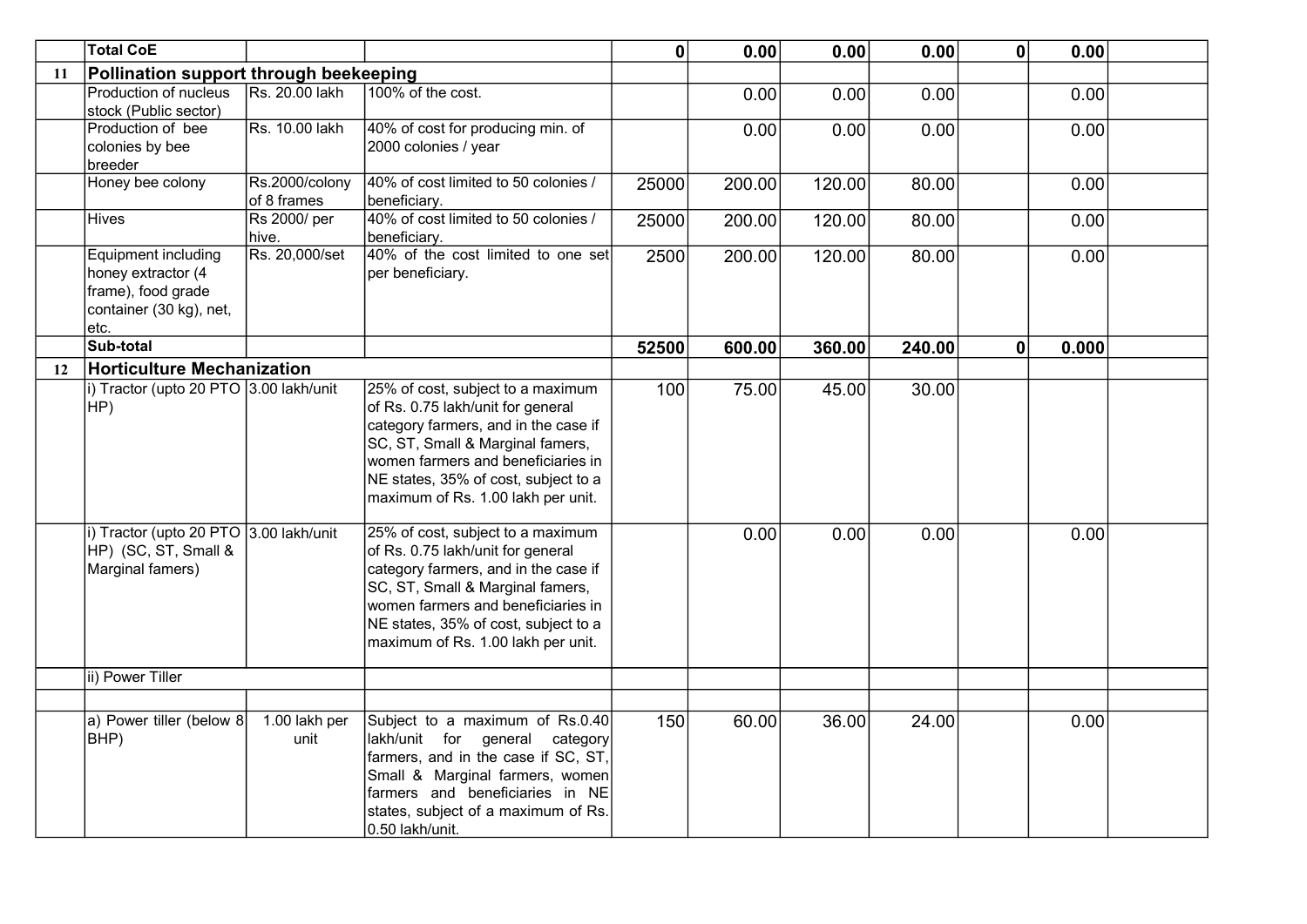|    | b) Power tiller (8 BHP<br>$\&$ above)<br>Sub-total                                                                         | 1.50 lakh per<br>unit                       | Subject to a maximum of Rs.0.60<br>lakh/unit for general<br>category<br>farmers, and in the case if SC, ST,<br>Small & Marginal farmers, women<br>farmers and beneficiaries in NE<br>states, subject of a maximum of Rs.<br>0.75 lakh/unit. | 150<br>400     | 90.00<br>225.00 | 54.00<br>135.00 | 36.00<br>90.00 | $\boldsymbol{0}$ | 0.00<br>0.00 |  |
|----|----------------------------------------------------------------------------------------------------------------------------|---------------------------------------------|---------------------------------------------------------------------------------------------------------------------------------------------------------------------------------------------------------------------------------------------|----------------|-----------------|-----------------|----------------|------------------|--------------|--|
| 13 |                                                                                                                            |                                             | <b>INTEGRATED POST HARVEST MANAGEMENT</b>                                                                                                                                                                                                   |                |                 |                 |                |                  |              |  |
|    | Pack house / On farm Rs. 4.00                                                                                              |                                             | 50% of the capital cost.                                                                                                                                                                                                                    | 780            | 1560.00         | 936.00          | 624.00         | 402              | 804.00       |  |
|    | collection & storage<br>lunit                                                                                              | lakh/unit with<br>size of 9Mx6M             |                                                                                                                                                                                                                                             |                |                 |                 |                |                  |              |  |
|    | Integrated pack house<br>with facilities for<br>conveyer belt, sorting,<br>grading units, washing,<br>drying and weighing. | Rs. 50.00 lakh<br>of 9Mx18M                 | Credit linked back-ended subsidy @<br>$ $ per unit with size $ 35\%$ of the cost of project in general<br>areas and 50% of cost in case Hilly<br>& Scheduled areas, per beneficiary.                                                        |                |                 |                 |                |                  |              |  |
|    | a) General Area                                                                                                            | Rs. 50.00 lakh<br>of 9Mx18M                 | Credit linked back-ended subsidy @<br>per unit with size 35% of the cost of project in general<br>areas and 50% of cost in case Hilly<br>& Scheduled areas, per beneficiary.                                                                | $\overline{2}$ | 35.00           | 21.00           | 14.00          | $\overline{2}$   | 35.00        |  |
|    | b) Hilly Area                                                                                                              | Rs. 50.00 lakh<br>of 9Mx18M                 | Credit linked back-ended subsidy @<br>per unit with size 35% of the cost of project in general<br>areas and 50% of cost in case Hilly<br>& Scheduled areas, per beneficiary.                                                                |                | 0.00            | 0.00            | 0.00           |                  | 0.00         |  |
|    | Pre-cooling unit                                                                                                           | lof                                         | $\overline{R}$ s. 25.00 lakh / $\overline{C}$ redit linked back-ended subsidy $\omega$<br>unit with capacity 35% of the cost of project in general<br>6MT. areas and 50% of cost in case Hilly<br>& Scheduled areas, per beneficiary.       | 16             | 140.00          | 84.00           | 56.00          | 5                | 43.75        |  |
|    |                                                                                                                            |                                             | <b>Cold Storage (Construction, Expansion and Modernisation)</b>                                                                                                                                                                             |                |                 |                 |                |                  |              |  |
|    |                                                                                                                            |                                             | $\left  i \right\rangle$ Cold storage units Type 1 - basic mezzanine structure with large                                                                                                                                                   |                |                 |                 |                |                  |              |  |
|    | a) General Area                                                                                                            | Rs. 8,000/MT,<br>(max 5,000 MT<br>capacity) | Credit linked back-ended subsidy @<br>35% of the cost of project in general<br>areas and 50% of cost in case Hilly<br>& Scheduled areas, per beneficiary.                                                                                   |                | 0.00            | 0.00            | 0.00           |                  | 84.00        |  |
|    | b) Hilly Area                                                                                                              | Rs. 8,000/MT,<br>(max 5,000 MT<br>capacity) | Credit linked back-ended subsidy @<br>35% of the cost of project in general<br>areas and 50% of cost in case Hilly<br>& Scheduled areas, per beneficiary.                                                                                   |                | 0.00            | 0.00            | 0.00           |                  | 0.00         |  |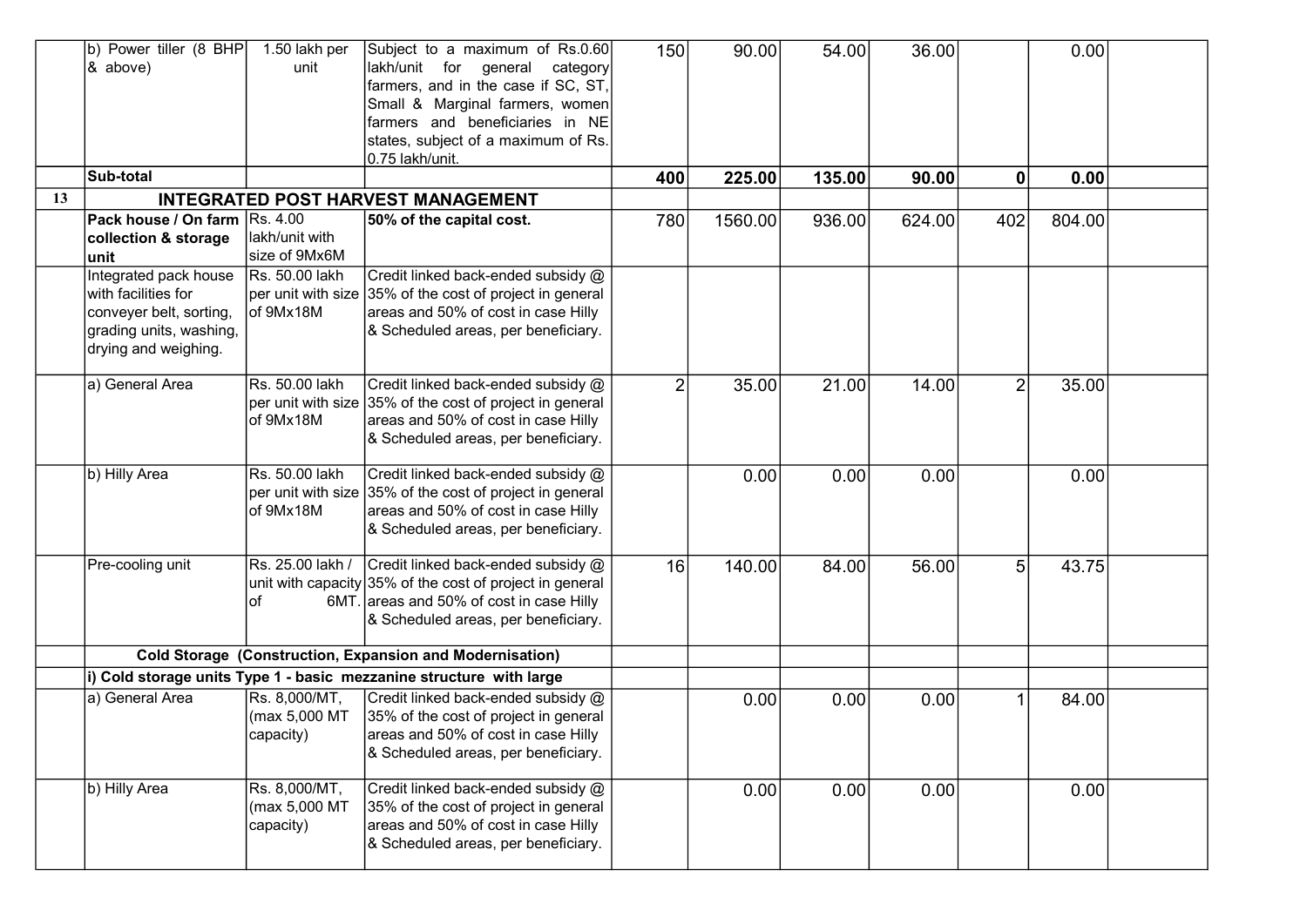|                                             |                                                                                                  | ii) Cold Storage Unit Type 2 – PEB structure for multiple temperature and                                                                                                         |      |         |        |        |                |         | Project to be                        |
|---------------------------------------------|--------------------------------------------------------------------------------------------------|-----------------------------------------------------------------------------------------------------------------------------------------------------------------------------------|------|---------|--------|--------|----------------|---------|--------------------------------------|
|                                             |                                                                                                  | product use more than 6 chambers (of < 250 MT) and basic material                                                                                                                 |      |         |        |        |                |         | submitted                            |
| ∣a) General Area                            | Rs. 10,000/MT,<br>(max 5,000 MT<br>capacity)                                                     | Credit linked back-ended subsidy @<br>35% of the cost of project in general<br>areas and 50% of cost in case Hilly<br>& Scheduled areas, per beneficiary.                         |      | 157.50  | 94.50  | 63.00  |                | 0.00    |                                      |
| b) Hilly Area                               | Rs. 10,000/MT,<br>(max 5,000 MT<br>capacity)                                                     | Credit linked back-ended subsidy @<br>35% of the cost of project in general<br>areas and 50% of cost in case Hilly<br>& Scheduled areas, per beneficiary.                         |      |         | 0.00   | 0.00   |                |         | $0.00$ Project<br>to be<br>submitted |
| Refer vans/ containers (general areas)      |                                                                                                  |                                                                                                                                                                                   |      |         |        |        |                |         | Project<br>to be<br>submitted        |
| a) General Area                             | Rs. 26.00 lakh<br>HMNEH), and<br>prorata basis for<br>lesser capacity,<br>but not below 4<br>MT. | Credit linked back-ended subsidy @<br>for 9 MT (NHM $&$ 35% of the cost of project in general<br>areas and 50% of cost in case of<br>Hilly & Scheduled areas, per<br>beneficiary. |      | 9.10    | 5.46   | 3.64   |                |         | 9.10 Project to be<br>submitted      |
| Primary/ Mobile / Minimal processing        |                                                                                                  |                                                                                                                                                                                   |      |         |        |        |                |         | Project<br>to be<br>submitted        |
| lunit                                       |                                                                                                  |                                                                                                                                                                                   |      |         |        |        |                |         |                                      |
| ∣a) General Area                            | Rs. 25.00<br>lakh/unit.                                                                          | Credit linked back-ended subsidy @<br>40% of the capital cost of project in<br>general areas and 55% in case of<br>Hilly & Scheduled areas, per<br>beneficiary.                   |      |         | 0.00   | 0.00   | $\overline{2}$ | 20.00   |                                      |
| b) Hilly Area                               | Rs. 25.00<br>lakh/unit.                                                                          | Credit linked back-ended subsidy @<br>40% of the capital cost of project in<br>general areas and 55% in case of<br>Hilly & Scheduled areas, per<br>beneficiary.                   |      | 0.00    | 0.00   | 0.00   |                |         | $0.00$ Project<br>to be<br>submitted |
| Preservation unit (low<br>cost)             | for new unit and<br>Rs.1.00lakh/unit<br>for up-gradation                                         | Rs.2.00 lakh/unit 50% of the total cost.                                                                                                                                          |      |         |        |        |                |         |                                      |
| New unit                                    | Rs.2.00 lakh/unit<br>for new unit                                                                |                                                                                                                                                                                   |      | 0.00    | 0.00   | 0.00   |                | 0.00    |                                      |
| Upgraded unit                               | Rs.1.00lakh/unit<br>for up-gradation                                                             |                                                                                                                                                                                   |      | 0.00    | 0.00   | 0.00   |                | 0.00    |                                      |
| Low cost onion storage<br>structure (25 MT) | unit                                                                                             | Rs. 1.75 lakh/per 50% of the total cost.                                                                                                                                          | 1500 | 1312.50 | 787.50 | 525.00 | 500            | 437.500 |                                      |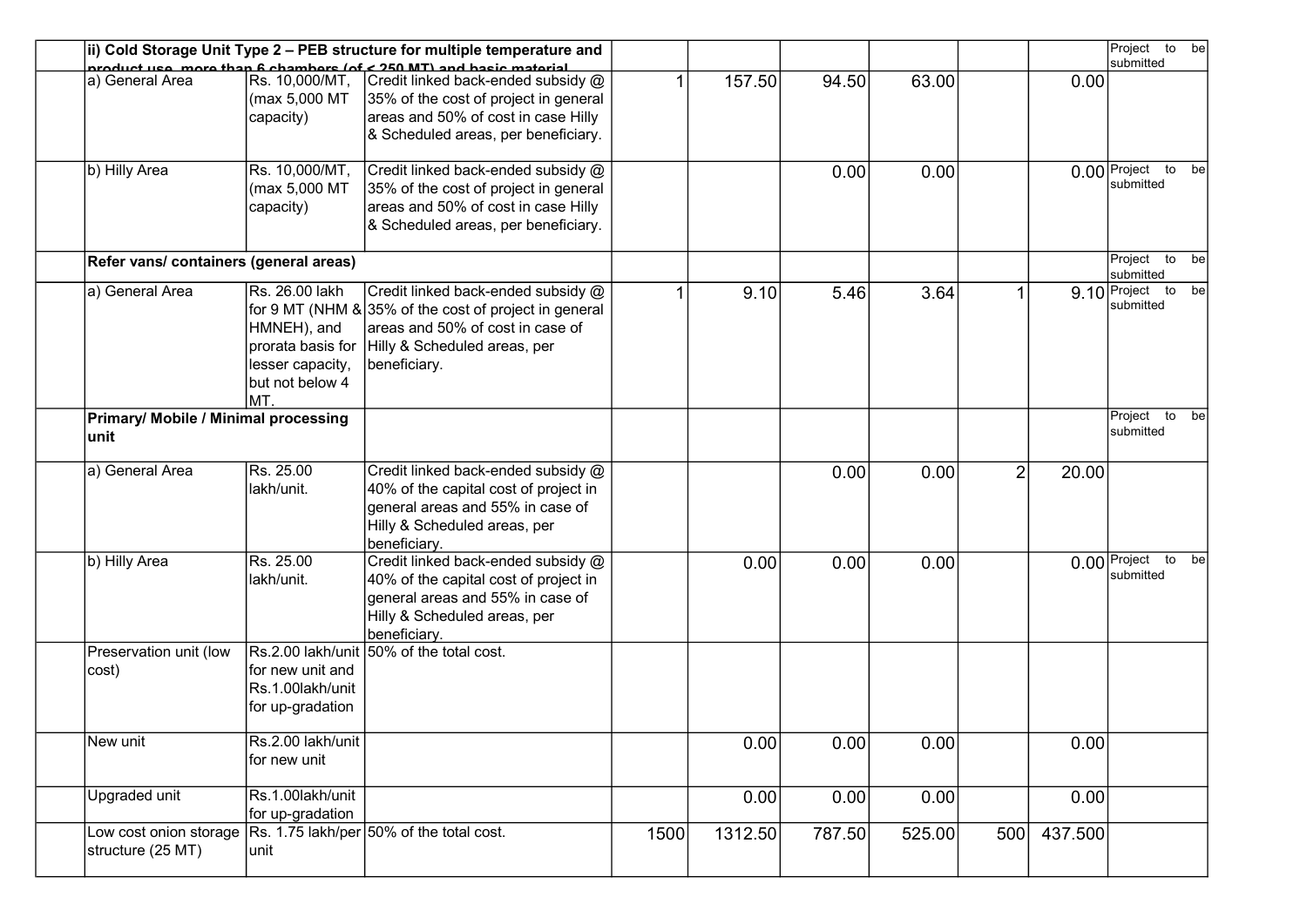|     | Pusa Zero energy cool Rs. 4000 per unit 50% of the total cost.<br>chamber (100 kg)                                                                                                                                   |                                               |                                                                                                                                                                 |         | 0.00    | 0.00    | 0.00    |        | 0.00    |                                                                             |
|-----|----------------------------------------------------------------------------------------------------------------------------------------------------------------------------------------------------------------------|-----------------------------------------------|-----------------------------------------------------------------------------------------------------------------------------------------------------------------|---------|---------|---------|---------|--------|---------|-----------------------------------------------------------------------------|
|     | Sub-total                                                                                                                                                                                                            |                                               |                                                                                                                                                                 | 2300.00 | 3214.10 | 1928.46 | 1285.64 | 913.00 | 1433.35 |                                                                             |
| 14  | <b>Project Based</b><br>activities                                                                                                                                                                                   |                                               |                                                                                                                                                                 |         |         |         |         |        |         |                                                                             |
| j.  | Integrated Supply<br>Chain                                                                                                                                                                                           | 10% of outlay                                 | 50% of cost, based on project<br>proposal.                                                                                                                      | 2.00    | 342.00  | 205.20  | 136.80  |        |         |                                                                             |
| ii. | Integrated Cold Chain Supply System                                                                                                                                                                                  |                                               |                                                                                                                                                                 |         |         |         |         |        |         |                                                                             |
| 15  | Human Resource Development (HRD)                                                                                                                                                                                     |                                               |                                                                                                                                                                 |         |         |         |         |        |         |                                                                             |
|     | <b>HRD</b> for gardners/Skill<br>Development                                                                                                                                                                         |                                               |                                                                                                                                                                 |         | 0.00    | 0.00    | 0.00    |        |         | 0.00 Rs.16420/<br>farmer for 200<br>hours training<br>(100% of the<br>cost) |
|     | HRD for Supervisors & Rs. 20.00 lakh /<br><b>Entrepreneurs</b>                                                                                                                                                       | unit                                          | 100% of the cost in first year.<br>ln<br>subsequent years, cost of<br>infrastructure not to be claimed.                                                         |         | 0.00    | 0.00    | 0.00    |        | 0.00    |                                                                             |
|     | <b>HRD</b> for Gardeners                                                                                                                                                                                             |                                               | Rs. 15.00 lakh / u 100% of the cost.                                                                                                                            |         | 0.00    | 0.00    | 0.00    |        | 0.00    |                                                                             |
|     | <b>Training of farmers</b>                                                                                                                                                                                           |                                               |                                                                                                                                                                 |         |         |         |         |        |         |                                                                             |
|     | Within the State                                                                                                                                                                                                     | farmer including<br>transport                 | Rs. 1000/day per 100% of the cost.                                                                                                                              | 500     | 5.00    | 3.00    | 2.00    |        |         | 0.00 2 days training                                                        |
|     | Sub-total                                                                                                                                                                                                            |                                               |                                                                                                                                                                 | 500.00  | 5.00    | 3.00    | 2.00    | 0.00   | 0.00    |                                                                             |
| 16  | Promotion of Farmer<br>Producers<br>Organization/ FPO/FIG<br><b>Farmer Interest Groups</b><br>of 15-20 farmers/20 ha.<br><b>Growers Associations</b><br>and tie up with<br>Financial Institution and<br>Aggregators. | As per norms<br>issued by SFAC. time to time. | As per norms issued by SFAC from                                                                                                                                |         |         | 0.00    | 0.00    |        |         |                                                                             |
| 17  |                                                                                                                                                                                                                      |                                               | ESTABLISHMENT OF MARKETING INFRASTRUCTURE FOR                                                                                                                   |         |         |         |         |        |         |                                                                             |
|     | Retail Markets/ outlets (environmentally controlled)                                                                                                                                                                 |                                               |                                                                                                                                                                 |         |         |         |         |        |         |                                                                             |
|     | a) General Area                                                                                                                                                                                                      | Rs. 15.00 lakh<br>/unit                       | Credit linked back-ended subsidy @<br>35% of the capital cost of project in<br>general areas and 50% in case of<br>Hilly & Scheduled areas, per<br>beneficiary. | 1       | 5.25    | 3.15    | 2.10    |        | 0.00    |                                                                             |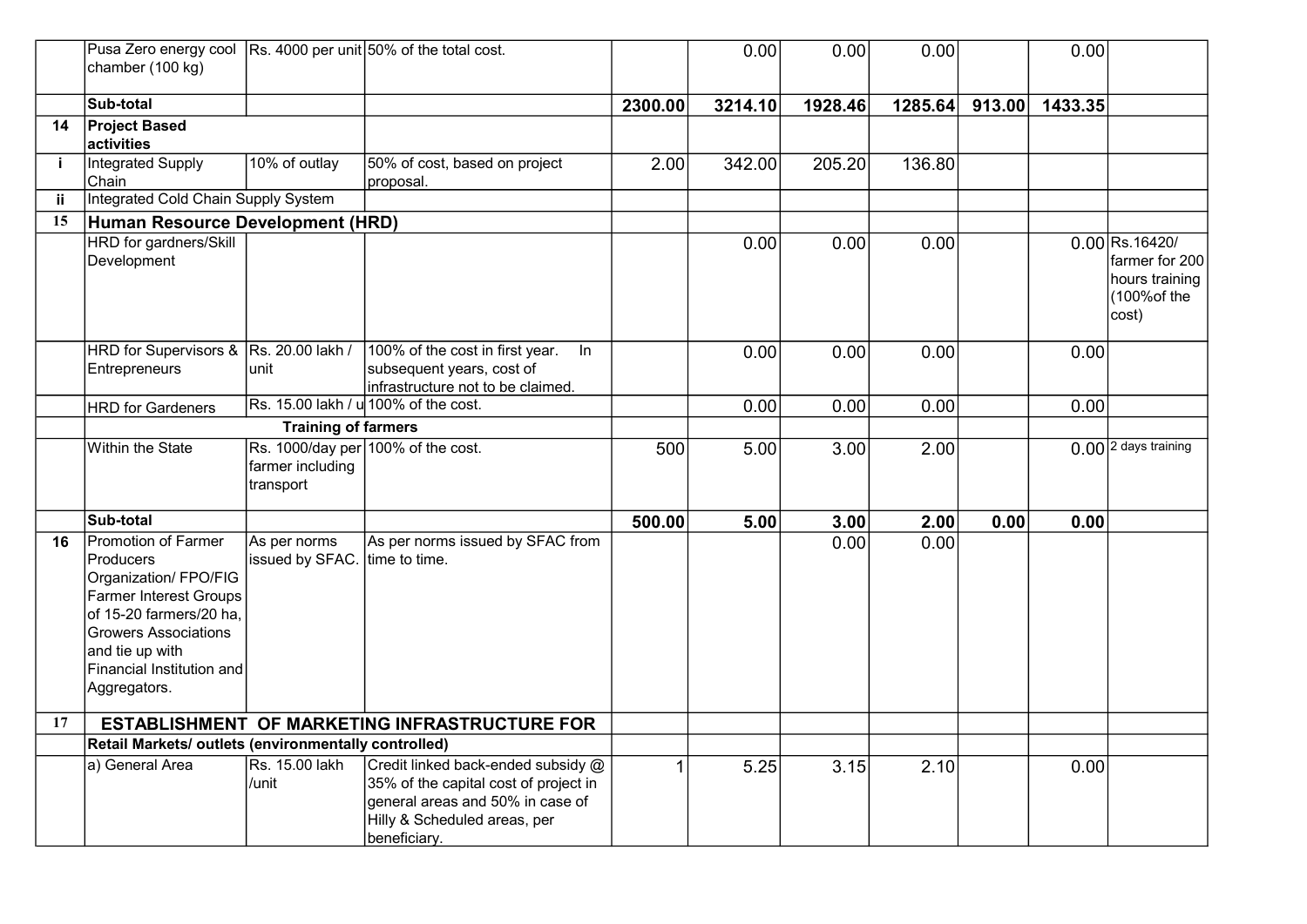|    | b) Hilly Area                                                                  | Rs. 15.00 lakh<br>/unit | Credit linked back-ended subsidy @<br>35% of the capital cost of project in<br>general areas and 50% in case of<br>Hilly & Scheduled areas, per<br>beneficiary.  |         | 0.00   | 0.00   | 0.00   |        |       | 0.00 Minutes of SLEC<br>meeting to be<br>submitted along<br>with details of<br>beneficiareis,<br>ocaiton, etc to<br>facilitate release<br>of funds. |
|----|--------------------------------------------------------------------------------|-------------------------|------------------------------------------------------------------------------------------------------------------------------------------------------------------|---------|--------|--------|--------|--------|-------|-----------------------------------------------------------------------------------------------------------------------------------------------------|
|    | Static/Mobile Vending Rs. 30,000/ unit<br>Cart/ platform with<br>cool chamber. |                         | 50% of total cost.                                                                                                                                               | 3000    | 450.00 | 270.00 | 180.00 | 500    | 75.00 |                                                                                                                                                     |
|    | Sub-total                                                                      |                         |                                                                                                                                                                  | 3001.00 | 455.25 | 273.15 | 182.10 | 500.00 | 75.00 |                                                                                                                                                     |
|    | <b>Functional Infrastructure for:</b>                                          |                         |                                                                                                                                                                  |         |        |        |        |        |       |                                                                                                                                                     |
|    | Collection, sorting/ grading, packing                                          |                         |                                                                                                                                                                  |         |        |        |        |        |       |                                                                                                                                                     |
|    | a) General Area                                                                | Rs.15.00 lakh           | Credit linked back-ended subsidy @<br>40% of the capital cost of project in<br>general areas and 55 % in case of<br>Hilly & Scheduled areas, per<br>beneficiary. | 2.00    | 12.00  | 7.20   | 4.80   |        | 0.00  |                                                                                                                                                     |
|    | b) Hilly Area                                                                  | Rs.15.00 lakh           | Credit linked back-ended subsidy @<br>40% of the capital cost of project in<br>general areas and 55 % in case of<br>Hilly & Scheduled areas, per<br>beneficiary. |         | 0.00   | 0.00   | 0.00   |        | 0.00  |                                                                                                                                                     |
|    | Quality control/ analysis Rs. 200.00 lakh<br>lab                               |                         | 100% of the total cost to public<br>sector as credit linked back ended<br>subsidy.                                                                               |         | 0.00   | 0.00   | 0.00   |        | 0.00  |                                                                                                                                                     |
|    | Quality control/ analysis Rs. 200.00 lakh<br>lab                               |                         | 50% of cost to private sector as<br>credit linked back ended subsidy.                                                                                            |         | 0.00   | 0.00   | 0.00   |        | 0.00  |                                                                                                                                                     |
|    | Gravity operated rope<br>way in hilly areas                                    | Rs. 15.00<br>lakh/km    | Credit linked back-ended subsidy @<br>50% of capital costs in Hilly areas.                                                                                       |         | 0.00   | 0.00   | 0.00   |        | 0.00  |                                                                                                                                                     |
|    | Sub-total                                                                      |                         |                                                                                                                                                                  | 2.00    | 12.00  | 7.20   | 4.80   | 0.00   | 0.00  |                                                                                                                                                     |
|    | <b>Total MKT</b>                                                               |                         |                                                                                                                                                                  | 3003.00 | 467.25 | 280.35 | 186.90 | 500.00 | 75.00 |                                                                                                                                                     |
|    | <b>FOOD PROCESSING</b>                                                         |                         |                                                                                                                                                                  |         |        |        |        |        |       |                                                                                                                                                     |
|    | Food processing units                                                          |                         | Rs. 800 lakh/unit Credit linked back ended capital<br>investment assistance of 50% of<br>cost in the States of J&K, Himachal<br>and Uttarakhand                  |         | 0.00   | 0.00   | 0.00   |        | 0.00  |                                                                                                                                                     |
|    | Sub-total                                                                      |                         |                                                                                                                                                                  | 0.00    | 0.00   | 0.00   | 0.00   | 0.00   | 0.00  |                                                                                                                                                     |
| 18 | <b>SPECIAL INTERVENTIONS</b>                                                   |                         |                                                                                                                                                                  |         |        |        |        |        |       |                                                                                                                                                     |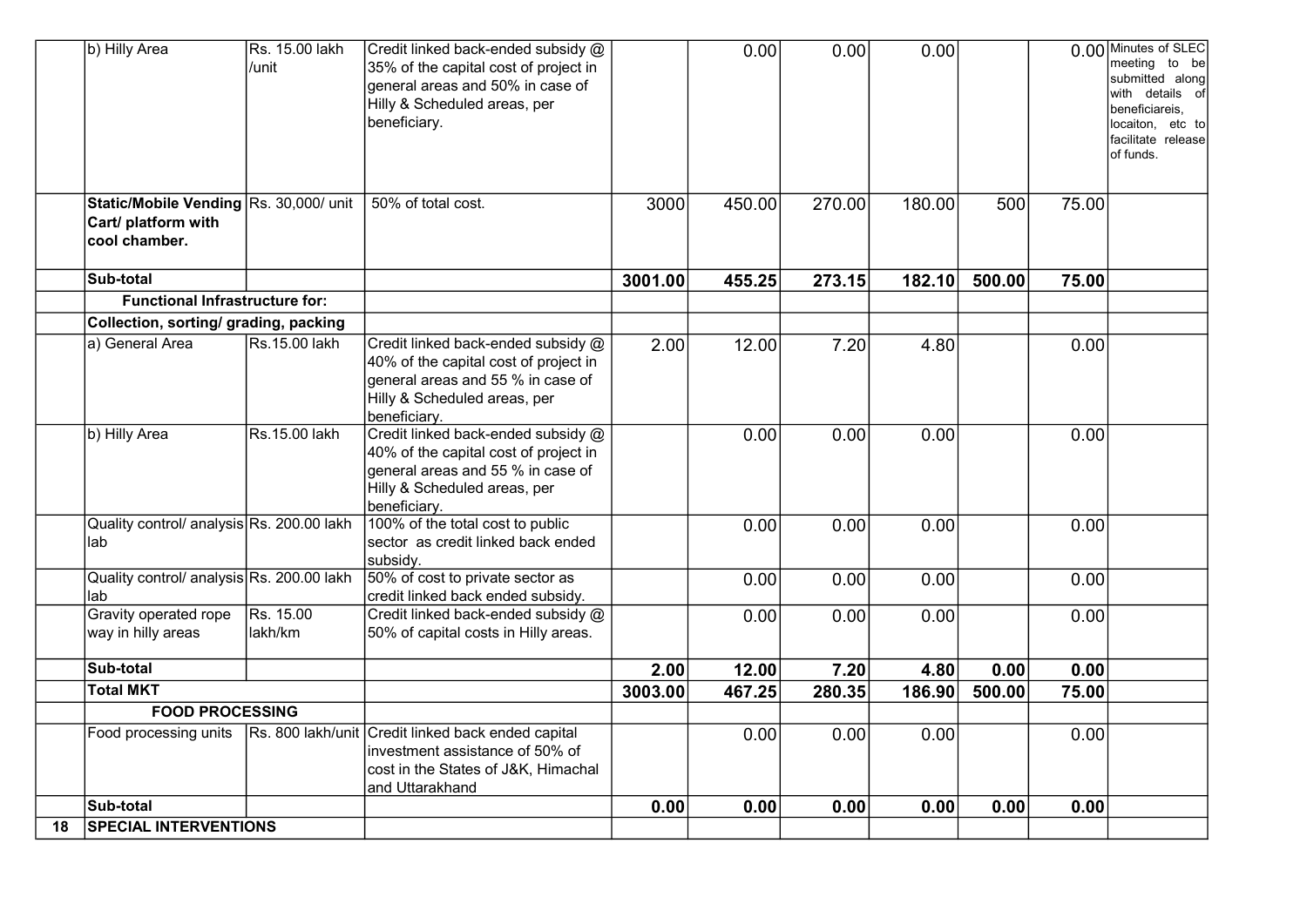|    | Innovative interventions 10% of outlay<br>not covered under any<br>GOI schemes                               |                         | 50% of cost, based on project<br>proposal.                                        |         |         | 0.00   | 0.00   |      |       |  |
|----|--------------------------------------------------------------------------------------------------------------|-------------------------|-----------------------------------------------------------------------------------|---------|---------|--------|--------|------|-------|--|
|    | Banana Bunch Sleeves 10% of outlay                                                                           |                         | 50% of cost, based on project<br>proposal.                                        | 1000.00 | 125.00  | 75.00  | 50.00  |      |       |  |
|    | Special Centre for<br>Jackfruit                                                                              | 10% of outlay           | 50% of cost, based on project<br>proposal.                                        | 1       | 500.00  | 300.00 | 200.00 |      |       |  |
|    | <b>Small Mushroom Units</b>                                                                                  | 10% of outlay           | 50% of cost, based on project<br>proposal.                                        | 100     | 100.00  | 60.00  | 40.00  |      |       |  |
|    | <b>Farm Deficiency</b><br>Correction                                                                         | 10% of outlay           | 50% of cost, based on project<br>proposal.                                        | 28650   | 286.50  | 171.90 | 114.60 |      |       |  |
|    | Sub-total                                                                                                    |                         |                                                                                   | 29751   | 1011.50 | 606.90 | 404.60 | 0.00 | 0.00  |  |
| 19 | <b>Others Components</b>                                                                                     |                         |                                                                                   |         |         |        |        |      |       |  |
|    | Institutional<br>Strengthening,<br>hire/purchase of<br>vehicles,<br>hardware/software                        | Project based           | 100% assistance.                                                                  |         | 250.00  | 150.00 | 100.00 |      |       |  |
|    | Seminars, conferences, workshops,                                                                            |                         |                                                                                   |         |         |        |        |      |       |  |
|    | International level                                                                                          | event.                  | Rs. 7.50 lakh per 100% of cost per event of 4 days, on<br>pro rata basis.         |         | 0.00    | 0.00   | 0.00   |      | 0.00  |  |
|    | National level                                                                                               | event.                  | Rs. 5.00 lakh per 100% of cost per event of two days.                             |         |         | 0.00   | 0.00   |      | 0.00  |  |
|    | State level                                                                                                  | Rs. 3.00 lakh<br>/event | 100% assistance subject to a<br>maximum of Rs.3.00 lakh per event<br>of two days. |         | 0.00    | 0.00   | 0.00   |      | 0.00  |  |
|    | District level                                                                                               | Rs. 2.00 lakh<br>/event | 100% assistance subject to a<br>maximum of Rs.2.00 lakh per event<br>of two days. | 10      | 20.00   | 12.00  | 8.00   | 22   | 44.00 |  |
|    | Information<br>dissemination through<br>publicity, printed<br>lliterature etc and local<br>advertisements    | Rs. 0.40 lakh/<br>block | 100% of cost.                                                                     | 273     | 109.20  | 65.52  | 43.68  |      | 0.00  |  |
|    | Development of<br>∣technology packages in ∣district<br>electronic form to be<br>shared through IT<br>network | Rs. 1.00 lakh/          | 100% of Cost                                                                      |         | 0.00    | 0.00   | 0.00   |      | 0.00  |  |